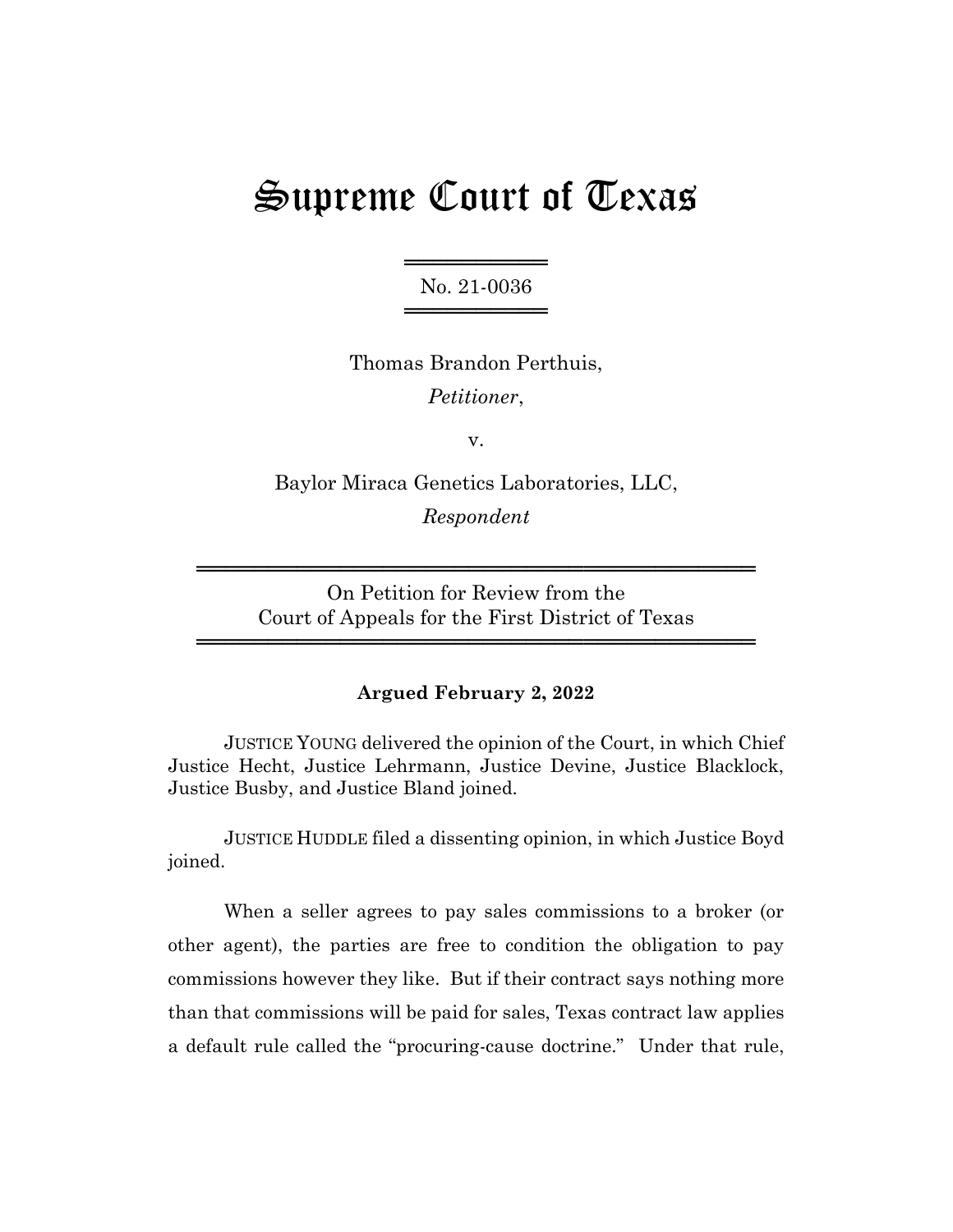the broker is entitled to a commission when "a purchaser [was] produced through [the broker's] efforts, ready, able and willing to buy the property upon the contracted terms . . . ." *Goodwin v. Gunter*, 185 S.W. 295, 296 (Tex. 1916). In this case, the agreement between the parties was silent about any exceptions to the duty to pay commissions for sales that petitioner procured. The procuring-cause doctrine therefore applies. Because the court of appeals held otherwise, we reverse its judgment and remand for further proceedings.

#### **I**

Respondent Baylor Miraca Genetics Laboratories, LLC (BMGL) made petitioner Brandon Perthuis its Vice President of Sales and Marketing in early 2015. BMGL drafted the two-page employment agreement, which Perthuis signed without alteration. The agreement gave Perthuis an annual base salary of \$145,000 and stated that Perthuis's employment would be "at-will." As to Perthuis's commissions, it provided: "Your commission will be 3.5% of your net sales." Nothing more—the employment agreement did not, for example, define "net sales" or place any other parameters on the commission obligation. The employment agreement also noted that Perthuis would be eligible for retention bonuses; it referenced a separate "retention agreement," which Perthuis also signed the same day. The retention agreement expressly conditioned any retention bonus on Perthuis's continued employment.

BMGL develops and analyzes genetic tests. BMGL sells its tests to "channel partners," who return test specimens to BMGL after obtaining orders from physicians. Perthuis served BMGL by pursuing and negotiating contracts with channel partners, the most prominent of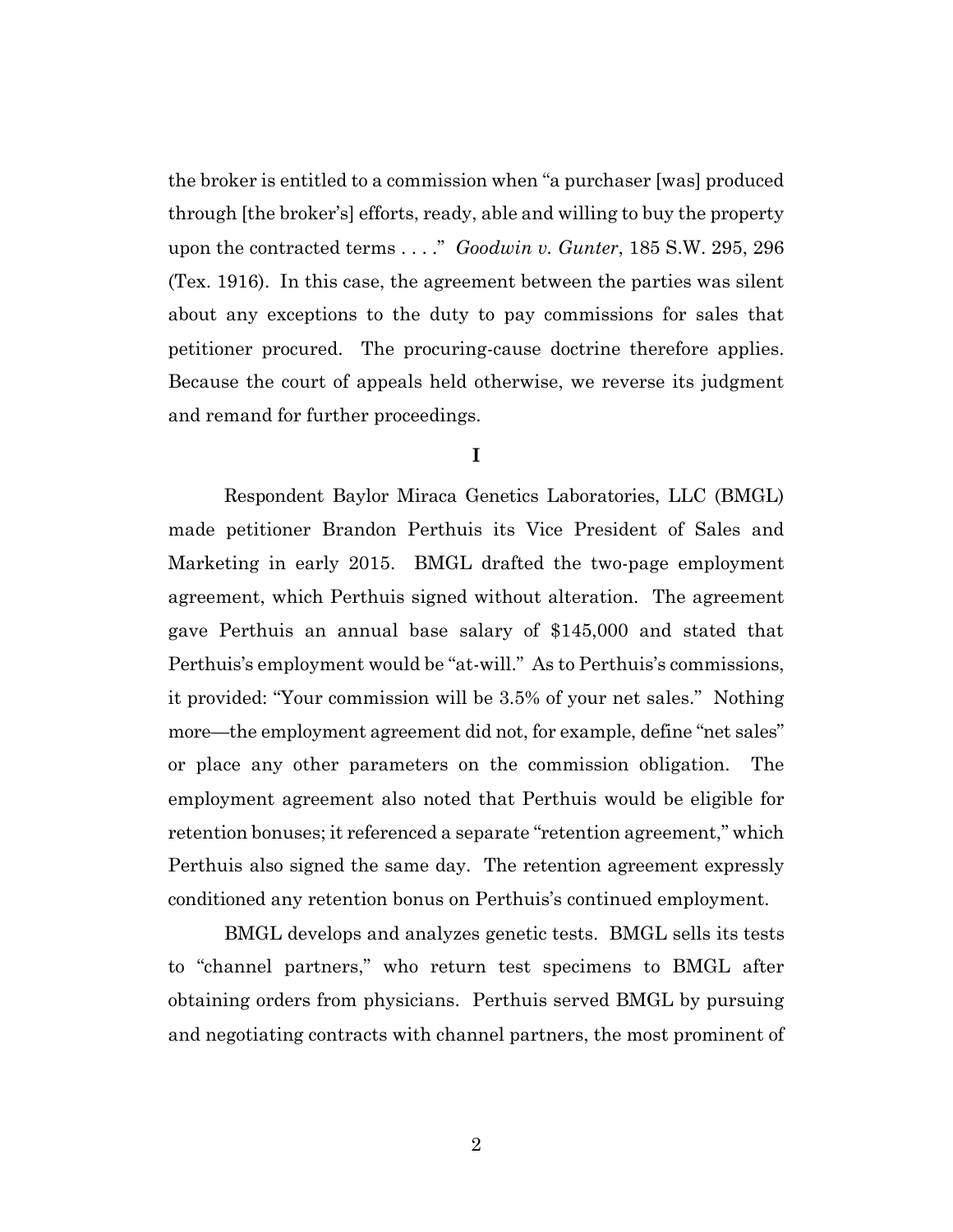which was Natera, Inc. In 2015, Perthuis negotiated such a contract between Natera and BMGL. Natera agreed to purchase a minimum number of tests; in exchange, it received an exclusivity agreement, under which BMGL promised not to perform tests for Natera's direct competitors. Natera, moreover, would pay a penalty and forfeit that exclusivity if it failed to purchase the stated minimum. Perthuis's role with respect to the sales that flowed from the Natera agreement was then done; he did not, for example, solicit batches of particular test orders, send invoices, or collect payments. But he received commissions on all sales that arose under the Natera agreement. BMGL calculated those commissions by multiplying "net" sales (*i.e.*, gross sales to Natera under the contract, adjusted by a collection rate) by 3.5%.

Although the Natera agreement was drafted to last for five years, Natera completed its minimum-purchase requirement far more quickly. Natera was set to meet that requirement by the end of 2016, at which point Natera would have had no further obligation to continue buying any tests under the agreement (although Natera had the option to continue purchasing a certain number of tests each quarter to retain exclusivity until 2020). BMGL, unsurprisingly, preferred increasing its business with Natera to either losing that business or being forced to retain an exclusive relationship with only minimal ongoing sales.

BMGL therefore directed Perthuis to negotiate a contractual amendment. Perthuis spent months doing so and completed the negotiations in January 2017. The terms of the amended contract substantially increased Natera's minimum-purchase requirement, making it the largest such contract in BMGL's history.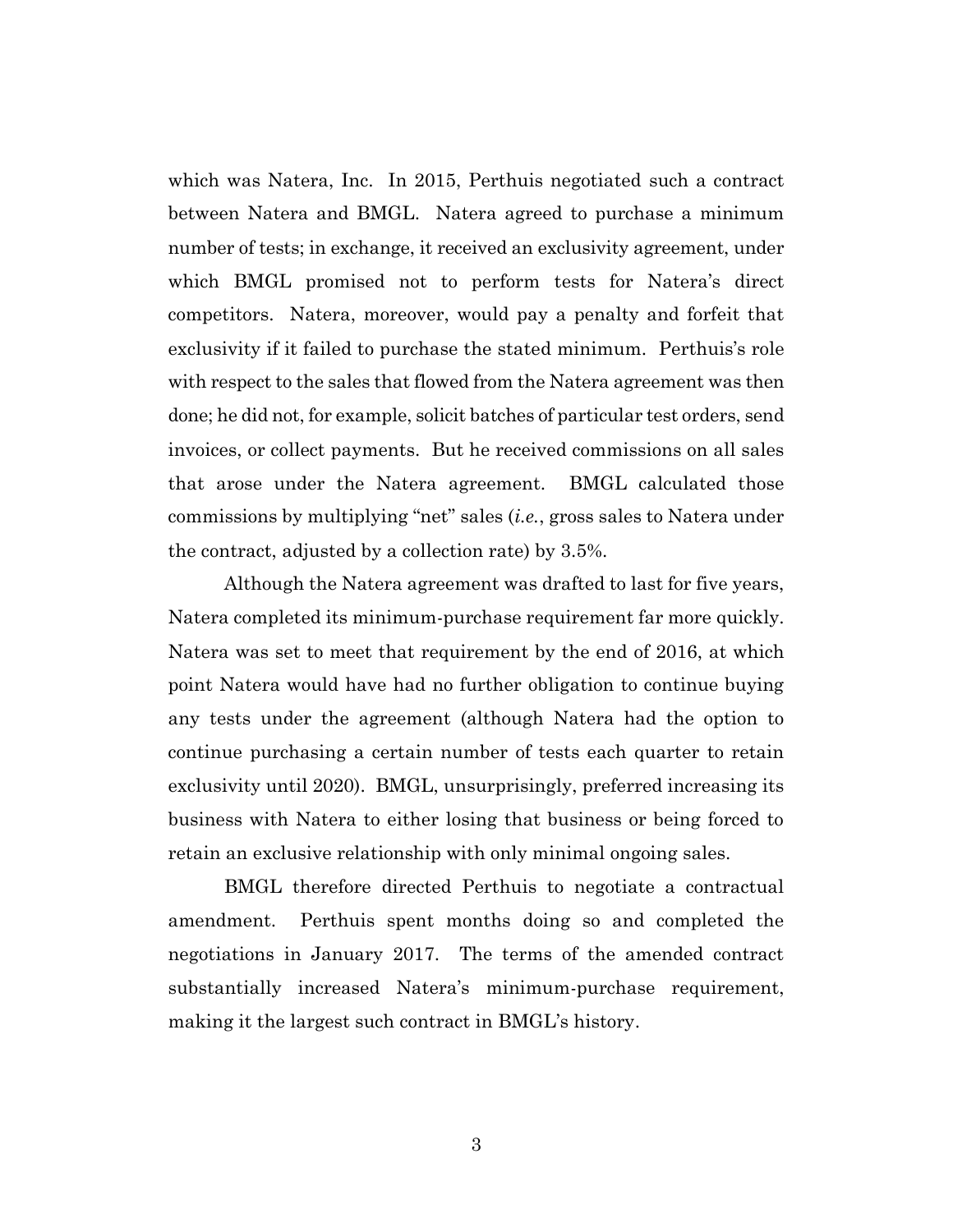Perthuis relayed his success to BMGL leadership on Thursday, January 19. The CEO immediately requested a meeting with Perthuis, which was set for the following Monday, January 23. The meeting, it turns out, was not to commend Perthuis, but to fire him. The very next day, January 24, BMGL executed the amendment that Perthuis had negotiated.<sup>1</sup>

BMGL refused to pay Perthuis commissions on any sales that were finalized after his termination, including sales that flowed from the amended Natera contract. Nor did BMGL pay anyone else commissions for those sales. In fact, earlier in January—before Perthuis announced his breakthrough with Natera—BMGL's leadership had sought to cut costs by altering its commission and compensation plans. BMGL rolled out a new commission plan for its junior sales team, which expressly stated that commission fees would only "be made to employee if employed at the end of the commission period." BMGL did not, however, change Perthuis's commission structure.

Perthuis claimed that he was the procuring cause of all sales to Natera and other channel partners that were finalized in the period from his termination through trial in October 2018.2 He sued BMGL for breach of contract, asserting that he was entitled to a commission on all

<sup>&</sup>lt;sup>1</sup> Just over two months after BMGL terminated Perthuis, BMGL and Natera executed another amendment, modifying the pricing terms. Six months later, BMGL and Natera again modified the pricing through a memorandum of understanding.

<sup>2</sup> The parties (and the Court) focus on the sales to Natera because those sales dwarfed those to other channel partners and commissions for them constitute the bulk of the jury's award.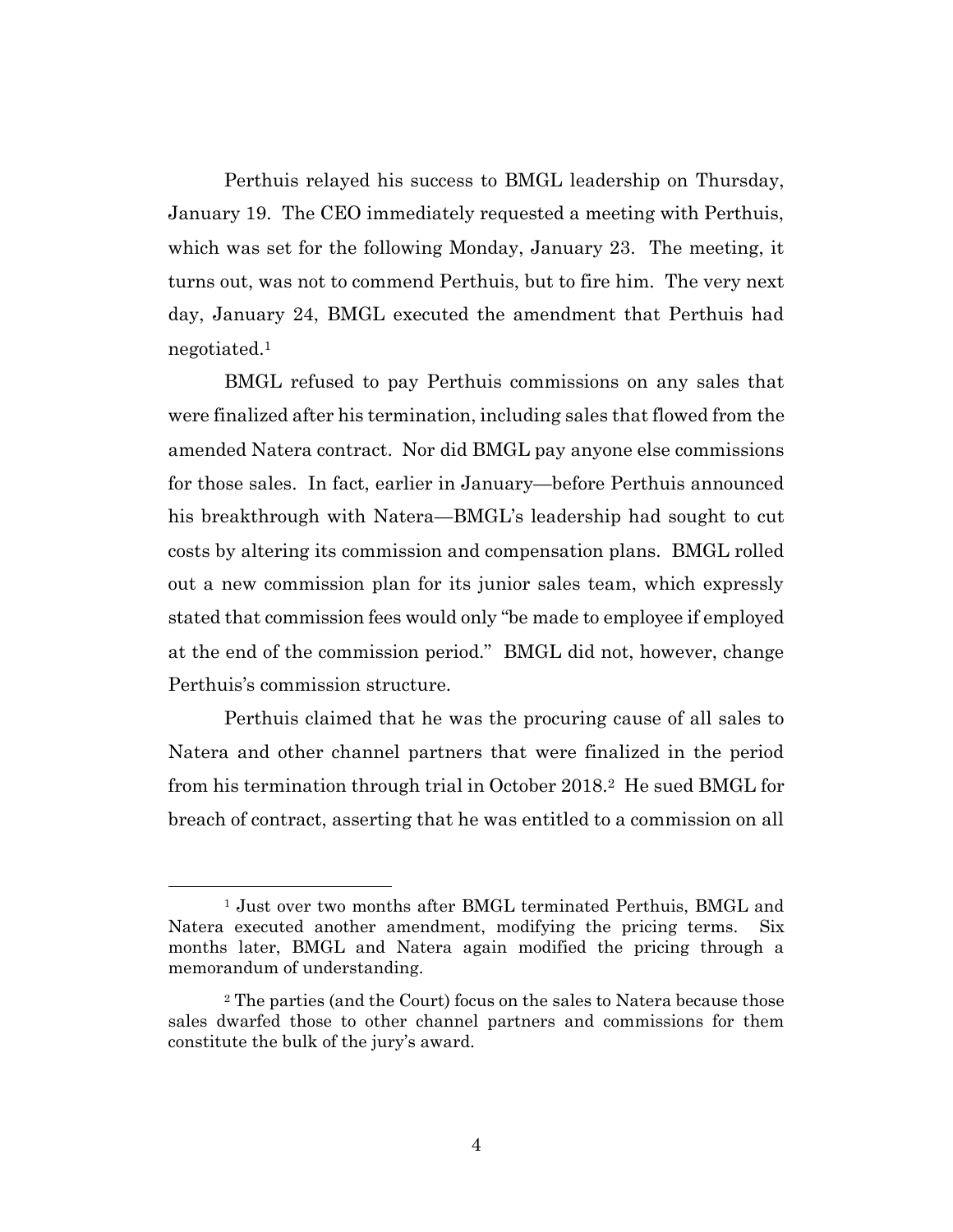those sales.3 BMGL denied having any further commission-related obligations to Perthuis. It argued that the employment agreement's text clearly displaced any role for the procuring-cause doctrine. But even if the contract *were* silent and that doctrine *did* apply, BMGL argued that Perthuis could not meet his burden to show that he qualified as a "procuring cause" of any sales for which he claims unpaid commissions.

The case went to trial, and the court instructed the jury on the procuring-cause doctrine as follows:

Perthuis' "sales" included all sales for which he was the procuring cause.

A "procuring cause" of a sale is the principal and immediate cause of the sale. It need not be the sole cause, and an agent is said to be the procuring cause of a sale when his acts have so contributed to bringing about the sale that but for his acts the sale would not have been accomplished.

The fact that Mr. Perthuis was discharged by BMGL prior to the time a sale was completed does not bar his right to a commission if he was the procuring cause of the sale.

The jury found for Perthuis as to Natera and other channel partners but did not award him the full amounts that he sought. The trial court rendered judgment on the verdict but declined to award any attorneys' fees to Perthuis.<sup>4</sup>

BMGL appealed; Perthuis cross-appealed to challenge the denial of attorneys' fees. The court of appeals reversed and rendered judgment

<sup>3</sup> Perthuis also brought other claims, but only his breach-of-contract claim was tried to a jury, and only that claim is before us.

<sup>4</sup> The judgment awarded Perthuis \$962,336.89 in compensatory damages for unpaid commissions, \$80,282.63 in prejudgment interest, and postjudgment interest at 5%.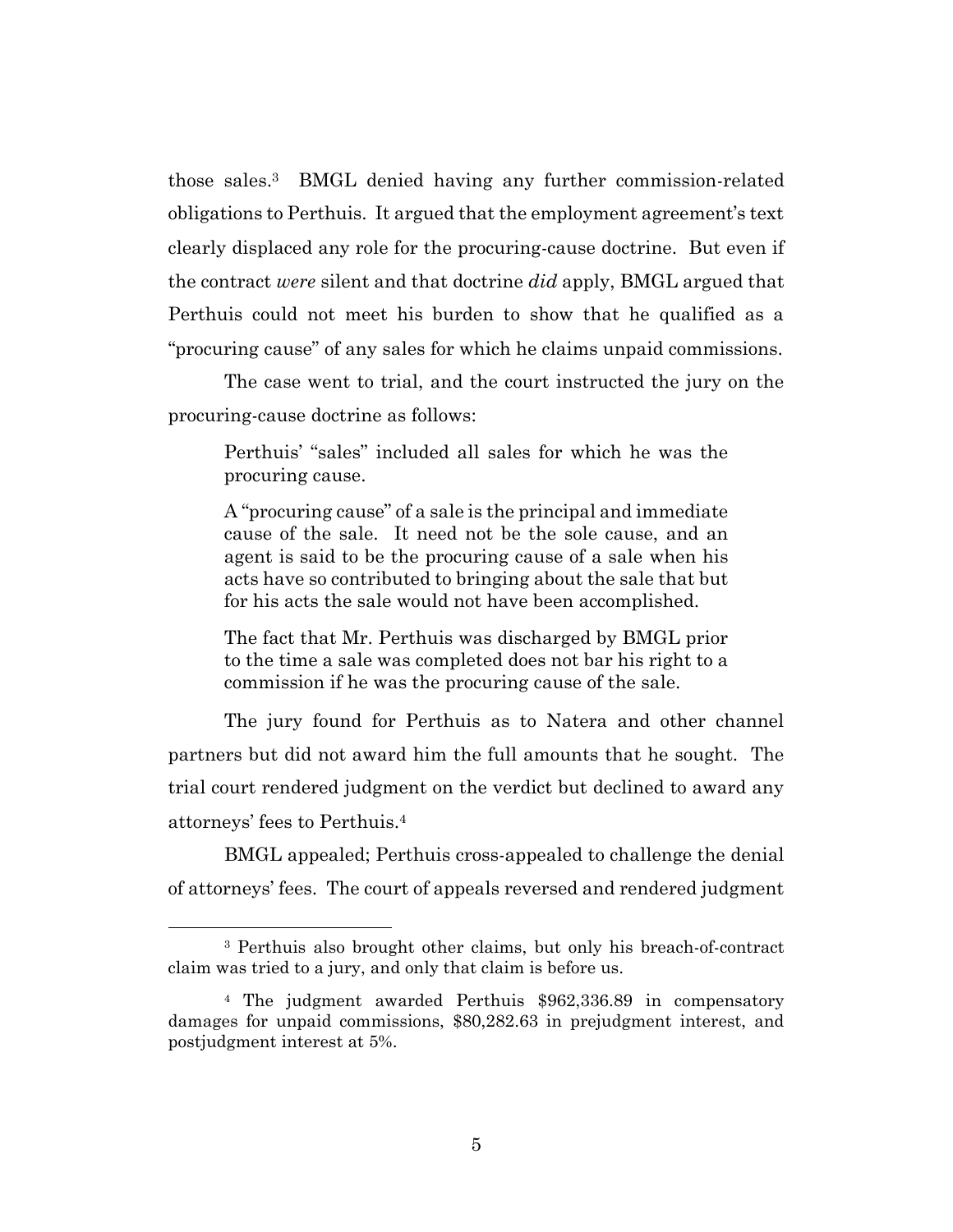for BMGL. According to that court, the parties' contract unambiguously entitled Perthuis to commissions only for sales made during his employment, not for procuring potential buyers for sales that closed after he was terminated. The court of appeals thus declined to address BMGL's further challenges to the trial court's judgment. The court upheld the denial of attorneys' fees for Perthuis because Perthuis no longer was the prevailing party.

# **II**

This Court most clearly articulated the procuring-cause doctrine in *Goodwin v. Gunter* over a century ago, describing it as a "settled and plain" rule. 185 S.W. at 296. The doctrine provides nothing more than a default, which applies only when a valid agreement to pay a commission does not address questions like how a commission is realized or whether the right to a commission extends to sales closed after the brokerage relationship ends.

When a plaintiff seeks to recover commissions under the procuringcause doctrine, as in this case, three main questions arise. First, did the parties have the kind of contractual relationship to which the procuringcause doctrine applies? If so, did the parties displace the doctrine by the terms of their contractual agreement? Finally, if the procuring-cause doctrine applies to the parties' dispute and was not displaced, to what extent does the doctrine impose liability for the specific commission payments that the plaintiff demands? We address these questions in turn.

#### **A**

If a plaintiff seeks to invoke the procuring-cause doctrine, the initial question is whether the doctrine even applies to the contractual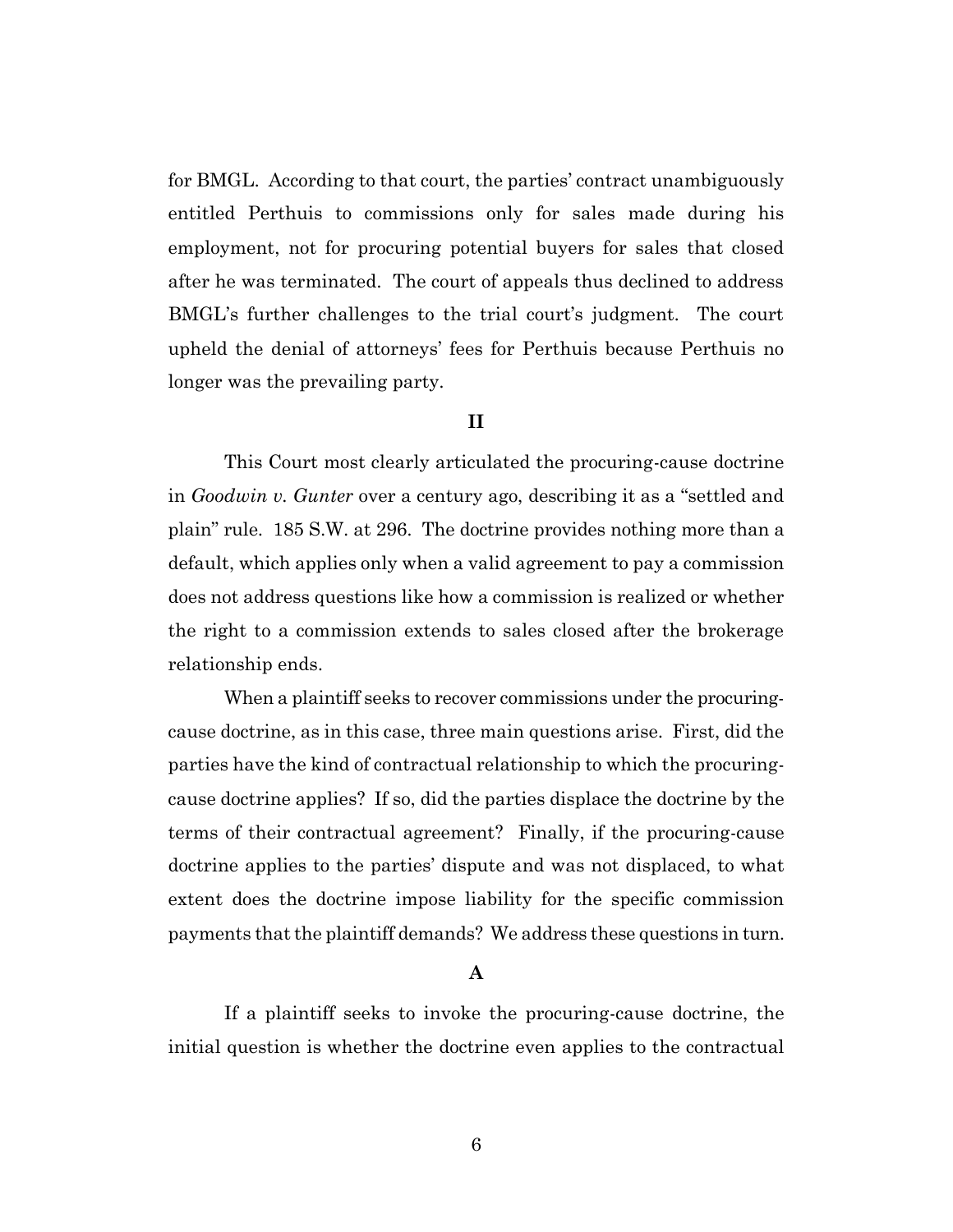relationship between the parties. *Goodwin* and other cases make clear that the minimum prerequisite for the doctrine to apply is an agreement to pay a commission on a sale. *Id*. The quintessential example of such a contractual relationship is a broker seeking to procure a buyer for real property, as in *Goodwin* itself. Yet in cases far beyond the real-estate industry, Texas courts, <sup>5</sup> and those of many other jurisdictions,<sup>6</sup> have employed and continue to employ the procuring-cause doctrine.<sup>7</sup>

The function of the procuring-cause doctrine is to credit a broker (or salesman, or other agent) for a commission-generating sale when "a

<sup>6</sup> To take two examples, *Zelensky v. Viking Equipment Co.*, 422 P.2d 293, 296–97 (Wash. 1966), applied the procuring-cause doctrine to an electronic-device sale and *Gunderson v. North American Life & Casualty Co.*, 78 N.W.2d 328, 331–33 (Minn. 1956), applied the doctrine to the sale of life insurance. *See also, e.g.*, *Cisne v. Gen. Elec. Cap. Corp.*, 26 F. App'x 229, 232– 33 (4th Cir. 2002) (sale of vehicle-service program to car dealers); *Mastaba, Inc. v. Lamb Weston Sales, Inc.*, 23 F. Supp. 3d 1283, 1298–99 (E.D. Wash. 2014) (frozen potato products).

<sup>7</sup> The doctrine remains in active use in Texas courts. *See, e.g.*, *Logan v. Randall*, No. 05-19-00043-CV, 2020 WL 948381, at \*5 (Tex. App.—Dallas Feb. 27, 2020, pet. denied) (confirming and applying the doctrine's "general rule" in real-estate context); *Cohen-Sagi v. ProFinance Assocs., Inc.*, No. 04-08-00181- CV, 2009 WL 540217, at \*2 (Tex. App.—San Antonio Mar. 4, 2009, pet. denied) (describing litigation involving the doctrine in the context of selling businesses). This Court has not needed to address the procuring-cause doctrine since 1952. *Air Conditioning, Inc. v. Harrison-Wilson-Pearson*, 253 S.W.2d 422 (Tex. 1952).

<sup>5</sup> Texas lower-court cases have applied the procuring-cause doctrine to contracts involving metal buildings, marine equipment, mules, and rose bushes, to offer but a few non-real-estate examples. *See, e.g.*, *Murphy v. McDermott Inc.*, 807 S.W.2d 606, 607, 612 (Tex. App.—Houston [14th Dist.] 1991, writ denied) (marine equipment); *Metal Structures Corp. v. Bigham*, 347 S.W.2d 270, 273 (Tex. Civ. App.—Dallas 1961, writ ref'd n.r.e.) (metal buildings); *Ray v. Robinson*, 271 S.W.2d 159, 163 (Tex. Civ. App.—Texarkana 1954, no writ) (rose bushes); *Gibbens v. Williams*, 4 S.W.2d 316, 317 (Tex. Civ. App.—Austin 1928, no writ) (mules).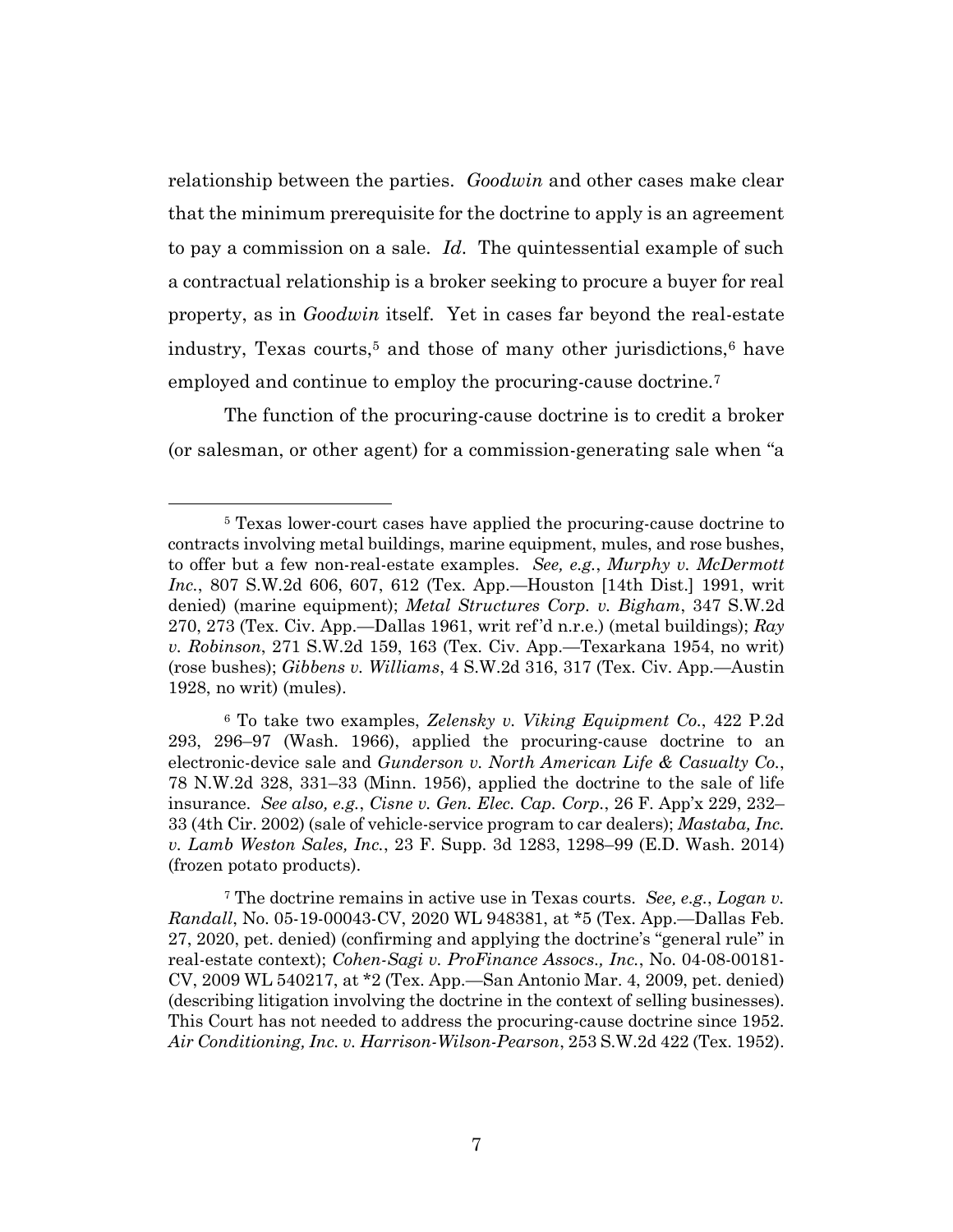purchaser [was] produced through [the broker's] efforts, ready, able and willing to buy the property upon the contract terms . . . ." *Goodwin*, 185 S.W. at 296.Under this doctrine, the broker's entitlement to a commission vests on his having *procured* the sale, not on his actual involvement in a sale's execution or continued employment through the final consummation of the sale. *Goodwin*'s analysis rested on the idea that—absent contractual language to the contrary—the contract deems a sale to be the broker's sale if the broker, while under contract with the owner, made the sale possible. The Court's essential holding was that "the commissions are earned and the broker is entitled to their payment according to the contract if, while it is in force, he procures a purchaser to whom the owner directly makes a sale upon terms which are satisfactory to himself . . . ." *Id*.

"This is but a rule of fairness and right," the Court continued. *Id.* After all, when a broker fully complies with *his* obligations, "the owner receives the full benefit of the broker's effort. Through the diligence of the broker a buyer is produced." *Id.* Once a broker performs the task of "[h]aving interested a prospective buyer," an owner cannot deny the broker "a fair opportunity of making a sale to him upon the terms authorized." *Id.* Of course, an owner may always "take the matter into his own hands, avail himself of the broker's effort, [and] close a sale upon satisfactory terms," but if he does, the owner's right to "deny the broker's right of compensation, is a proposition not to be countenanced." *Id.*

We specifically rejected the argument, heavily pressed by BMGL, that eliminating a broker's role immediately before finalizing a sale means that the broker could not have taken the necessary final step to earn a commission: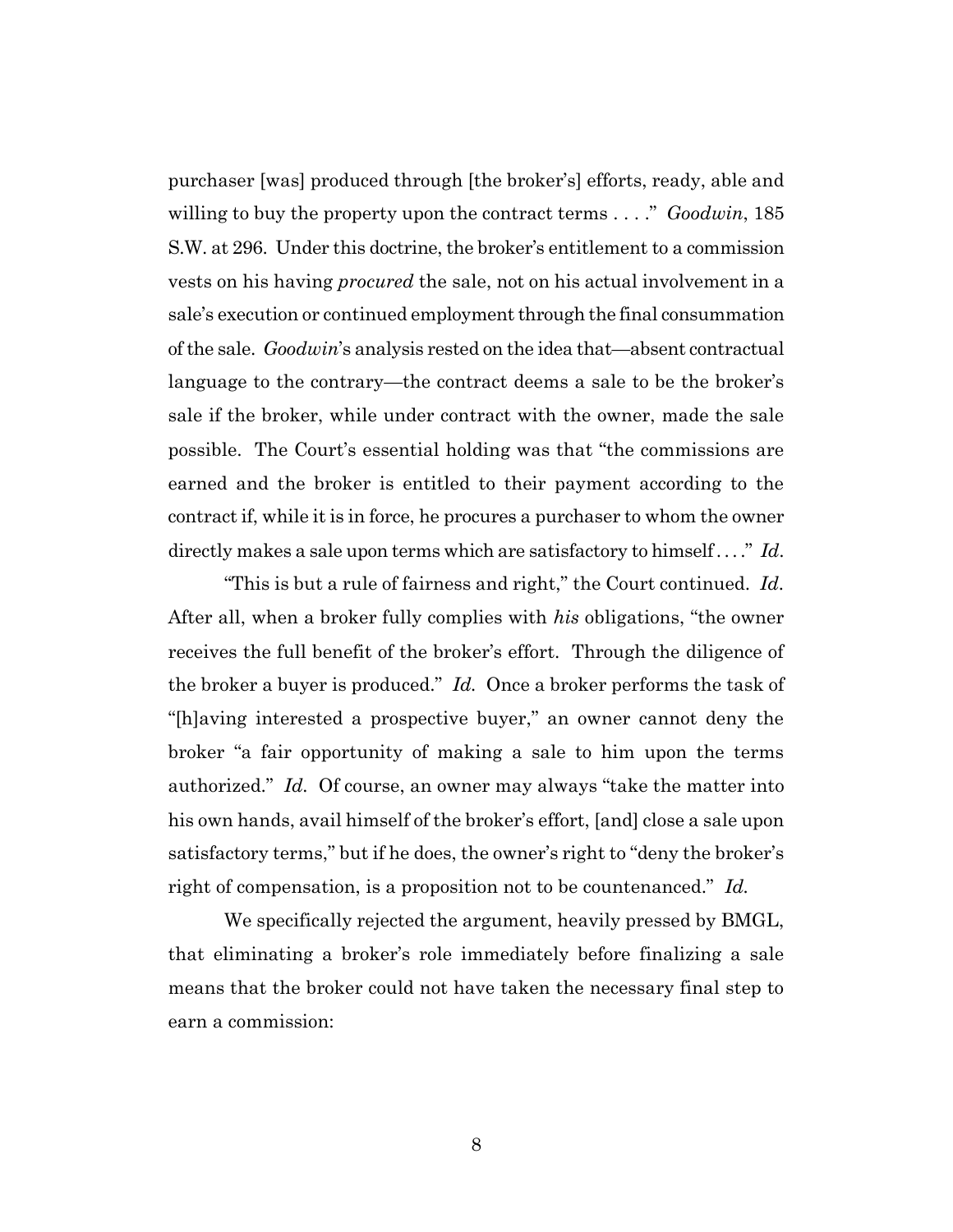It is no answer in such a case to say that a purchaser has not been produced by the broker . . . and the owner is therefore free to deal with the buyer, though produced by the broker, without any liability to the latter. That becomes unimportant in the face of the outstanding fact that it is by the broker the buyer is produced, and, before his negotiation is concluded, a sale is made, as the result of his effort . . . . The owner will therefore be deemed, in such a case, to have waived the terms to which the broker was confined, and the law declares him liable for the commissions fixed by the contract, for the reason that, except as to such waived provision, the broker's part of the contract has been fully performed. . . .

*Id.* at 296–97; *see also Keener v. Cleveland*, 250 S.W. 151, 152 (Tex. Comm'n App. 1923, judgm't affirmed) (confirming that a broker is entitled to a contractual commission if he was the procuring cause of the sale even if the sale was concluded by the seller or another broker).

The procuring-cause doctrine is not a judicially created "term" for commission contracts. It does not add anything to a contract or take anything away. It does not restrict parties' ability to modify their contractual relationships and it does not change the law governing whether parties have entered into such a relationship in the first place. Parties certainly may condition the obligation to pay a commission on something other than procuring the sale—they need only say so. The doctrine provides nothing more than a default rule to enforce parties' existing agreements as set forth in their contract. Functionally, it precludes *post hoc* efforts to rewrite contracts by adding exceptions under the guise of ambiguity.

When an agreement's "language can be given a certain or definite legal meaning or interpretation," courts determine that meaning "as a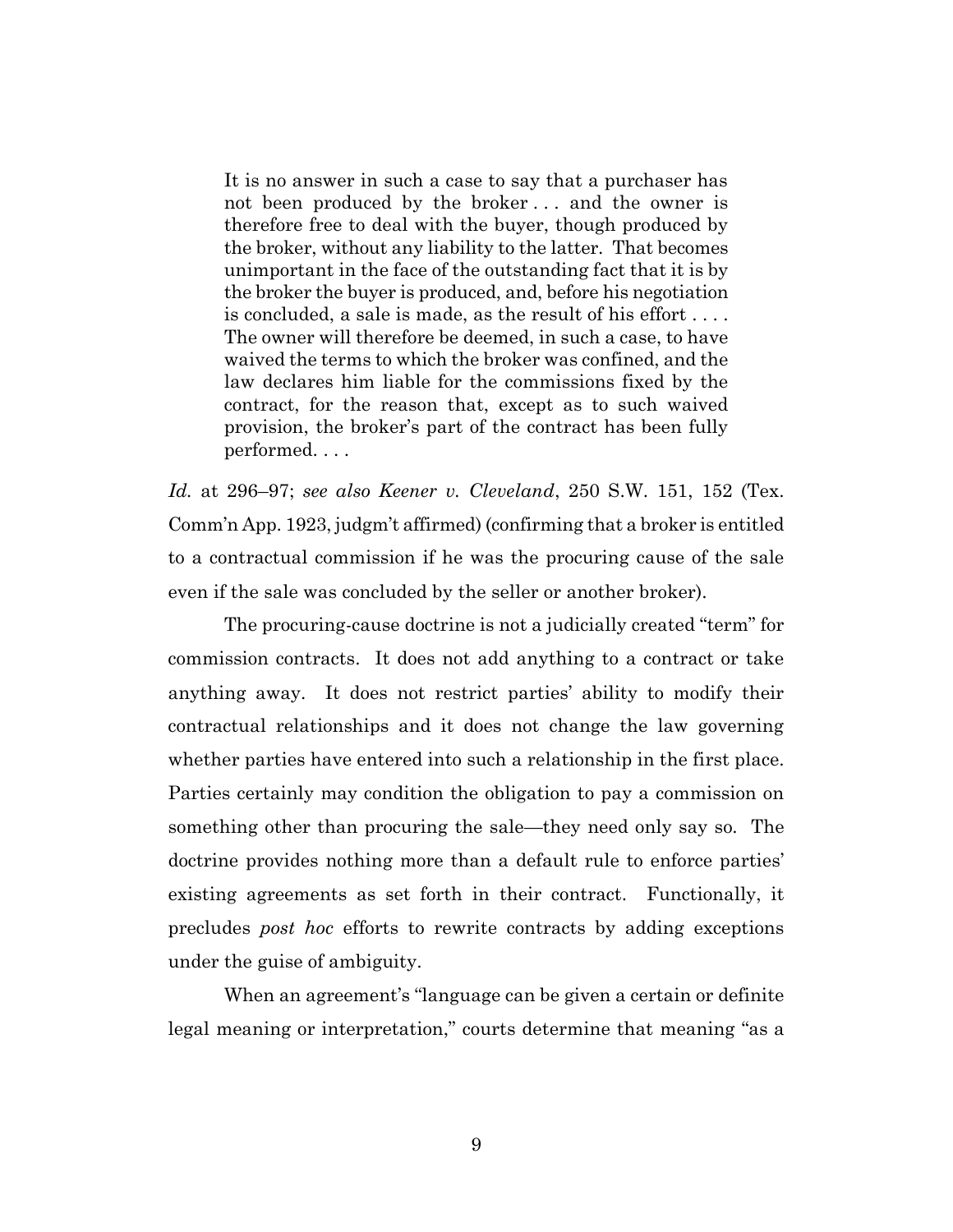matter of law." *El Paso Field Servs., L.P. v. MasTec N. Am., Inc.*, 389 S.W.3d 802, 806 (Tex. 2012). Only if ambiguity remains "*after* applying the pertinent rules of construction" could there be a fact question about intent. *Id.* (emphasis added; internal quotation omitted). For contracts involving commissions, all the usual "rules of construction" apply, like the familiar presumptions favoring consistent usage, disfavoring surplusage, and using the plain meaning of undefined terms. *See, e.g.*, *Great Am. Ins. Co. v. Primo*, 512 S.W.3d 890, 892–93 (Tex. 2017) (discussing several of the "well-established rules of contract construction"). The procuringcause doctrine plays the same analytical role: allowing courts to ascertain and honor the parties' intent as expressed in their text. Judicial interpretations of contracts are "governed by what [the parties] said in [their] contract, not by what one side or the other alleges they intended to say but did not." *Gilbert Tex. Constr., L.P. v. Underwriters at Lloyd's London*, 327 S.W.3d 118, 127 (Tex. 2010).

Thus, by analogy, parties may freely define an ordinary word to have an unusual meaning; when they do, they rebut the presumption of ordinary usage.8 Without any textually expressed bespoke meaning, however, courts will adopt the ordinary usage as a matter of law. *See, e.g.*, *URI, Inc. v. Kleberg County*, 543 S.W.3d 755, 764 (Tex. 2018).<sup>9</sup>

<sup>8</sup> *See, e.g.*, *FPL Energy, LLC v. TXU Portfolio Mgmt. Co., L.P.*, 426 S.W.3d 59, 64 (Tex. 2014) ("We cannot interpret a contract to ignore clearly defined terms . . . .").

<sup>9</sup> The dissent contends that the parties should have been allowed to introduce extrinsic evidence to give meaning to the parties' written agreement. *Post* at 2–3, 12. In *URI*, however, the Court rejected the use of extrinsic evidence to "interpolate constraints not found in the contract's unambiguous language." 534 S.W.3d at 758, 769. As *URI* makes clear, extrinsic evidence only "elucidates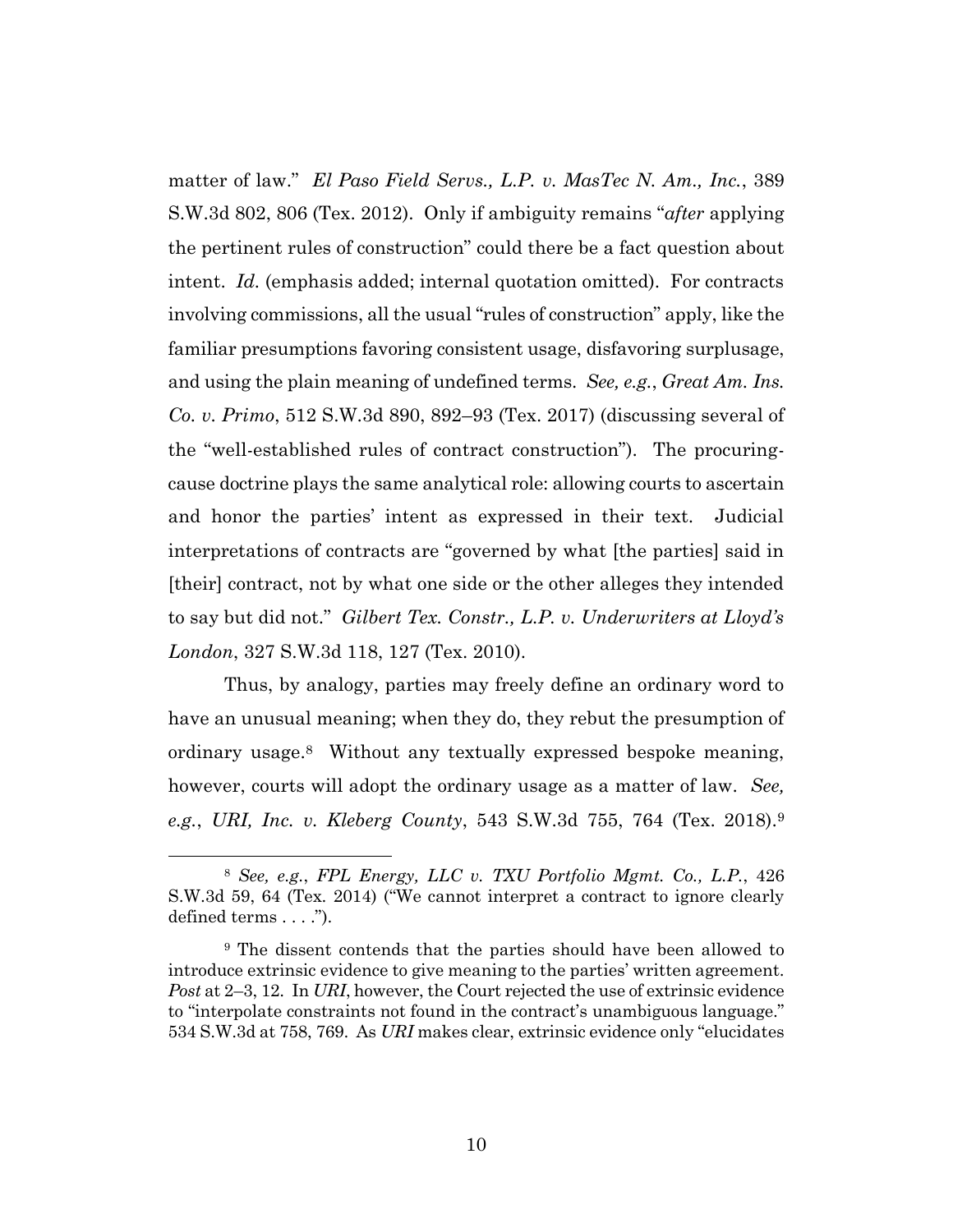Likewise, parties may freely provide their own rules for paying or withholding commissions. If they do, the procuring-cause doctrine becomes irrelevant. But without such additional terms, courts will not indulge a party's effort to smuggle in limitations on commission payments that parties could have, but did not, textually express.

The procuring-cause doctrine, therefore, is just a manifestation of our larger refusal to countenance any effort by parties to override the authoritative constructions of contracts. Stability and predictability of contract law, and maintaining parties' incentives to write with clarity, require holding parties to the text as written—and require courts to read text as consistently as possible from case to case. The procuring-cause doctrine contributes to that stability by providing a default rule to understand what it means to promise to pay commissions for procuring a sale. We reiterate, however, that the doctrine imposes no substantive limits. Parties remain free to structure commission agreements as they choose.

To be clear—and as discussed in greater detail in Part II.C—the doctrine fully respects the factfinder's authority and obligation to determine *whether* the broker's action produced the purchaser, which generally is "purely a question of fact." *Goodwin*, 185 S.W. at 297.

the meaning of the words employed" and cannot prove that "the parties intended additional requirements or constraints that were not expressed in the agreement—such as delivery by 5:00 p.m. or only on Sundays." *Id.* at 765–66. The same reasoning applies in this case, where the use of extrinsic evidence would be to prove a limitation on the commission obligation (specifically, continued employment) that the agreement does not include. Equally important, we reiterated that extrinsic evidence may not be used to "create ambiguity." *Id.* at 757 (quoting *Cmty. Health Sys. Prof'l Servs. Corp. v. Hansen*, 525 S.W.3d 671, 688 (Tex. 2017)).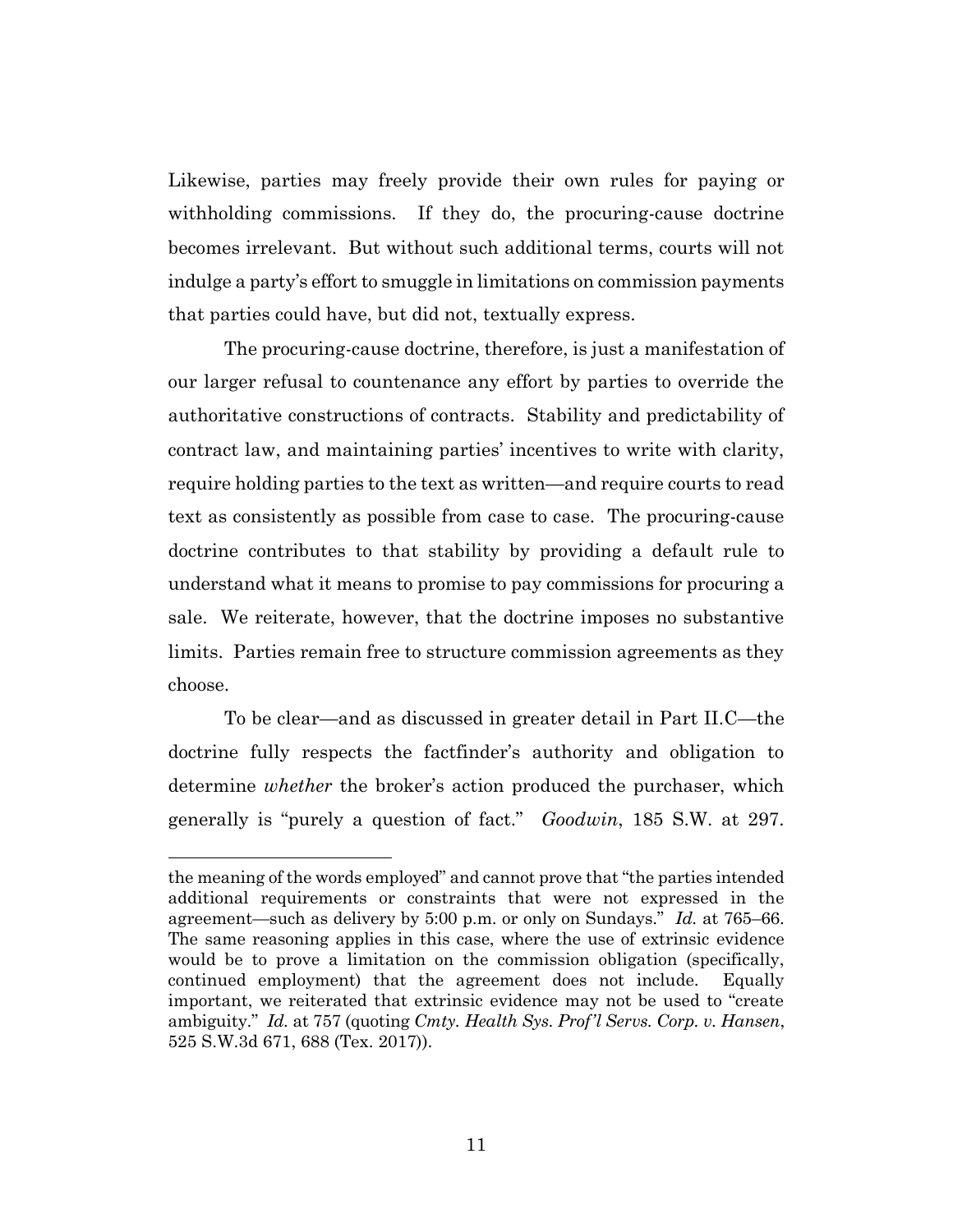Under this framework, at least since *Goodwin*, Texas courts have applied the doctrine's rule when it arises.<sup>10</sup>

Because the employment contract here promises commissions for sales, BMGL and Perthuis's contractual relationship is the kind to which the procuring-cause doctrine applies.11 We thus proceed to the second question: Did the parties take any steps to displace the doctrine?

# **B**

We must ask the question because the procuring-cause doctrine is merely a default rule. "As always, parties dissatisfied with the common-law rule we [reaffirm] today remain free to provide, by contract, for additional or different rules . . . ." *Monroe Guar. Ins. Co. v. BITCO* 

<sup>10</sup> *See, e.g.*, *Frady v. May*, 23 S.W.3d 558, 563 (Tex. App.—Fort Worth 2000, pet. denied) (collecting cases); *see also, e.g.*, *Sec. & Commc'ns Sys., Inc. v. Hooper*, 575 S.W.2d 606, 607 (Tex. Civ. App.—Dallas 1978, no writ); *Metal Structures*, 347 S.W.2d at 273.

<sup>&</sup>lt;sup>11</sup> The dissent asserts that the procuring-cause doctrine is inconsistent with a Texas Workforce Commission (TWC) rule on commissions and bonuses. *Post* at 7–8. Neither party to this case has mentioned the TWC. The cited rule seems consistent with the doctrine: "Unless otherwise agreed, the employer shall pay, after separation, commissions or bonuses earned as of the time of separation." 40 Tex. Admin. Code § 821.26(b). The rule contemplates paying commissions "*after* separation." *Id.* (emphasis added). It confirms that commissions "are earned when the employee has met all the required conditions set forth in the applicable agreement with the employer." *Id.* § 821.26(a)(1). Nothing that we see poses any conflict with our resolution of the common-law question presented here. We reserve to a future day any potential conflict with TWC decisions. That day seems unlikely ever to come, because the statutory scheme administered by the TWC is "an alternative remedy that is cumulative of the common law" and "do[es] not abrogate common law claims against employers for an alleged failure to pay compensation." *Igal v. Brightstar Info. Tech. Grp., Inc.*, 250 S.W.3d 78, 88 (Tex. 2008), *superseded by statute on other grounds,* Act of Apr. 28, 2009, 81st Leg., R.S., ch. 21, §§ 1–2, 2009 Tex. Gen. Laws 40, 40 (codified at Tex. Lab. Code  $\S$  61.052(b-1)).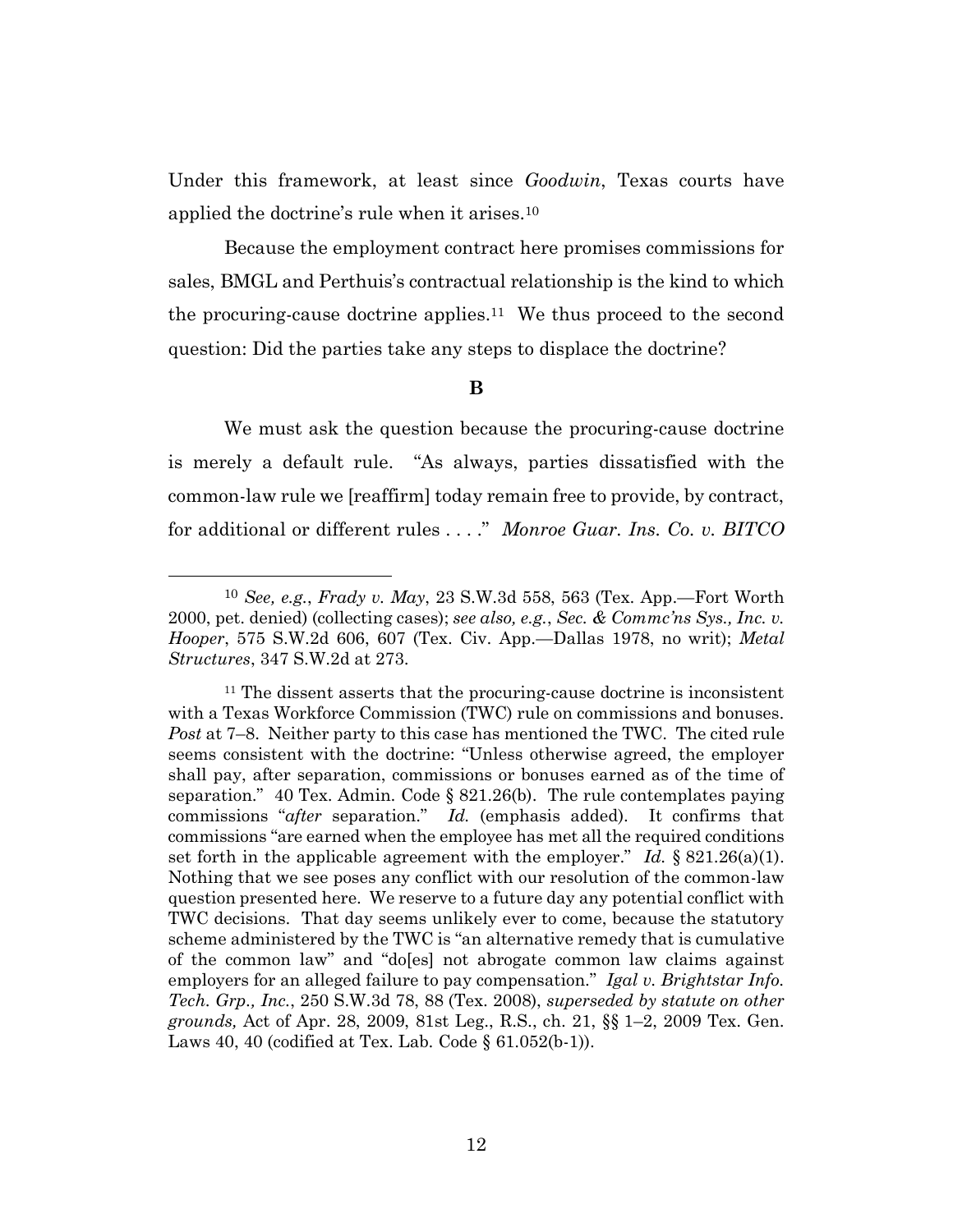*Gen. Ins. Corp.*, 640 S.W.3d 195, 203 n.12 (Tex. 2022) (Huddle, J.). If they do, they can displace the procuring-cause doctrine, and we will honor their choice.

Departing from the procuring-cause doctrine's default rule requires no magic language. A contract merely needs to provide terms that are inconsistent with the default rule—which is to say, terms that in some way cabin the textually imposed contractual obligation to pay a commission. The contract could deny the payment of commissions from procured sales absent continued employment; authorize commissions only on sales that close during the employment or brokerage relationship; condition commissions on the money from the sale being received within a particular time frame; provide a time limit after termination beyond which commissions from procured sales will not be paid; or include a myriad of other terms that could displace the procuring-cause doctrine in whole or in part.

When a contract prescribes otherwise-valid binding terms for how to handle post-termination commissions, therefore, the courts will enforce them.Contractual silence, however, leaves the procuring-cause doctrine intact as to those contracts to which the doctrine applies.

The parties before us were entitled to freely depart from the procuring-cause doctrine's default rule. The core of BMGL's argument is that the parties *did* displace the doctrine—by signing the employment agreement.<sup>12</sup> BMGL's argument, therefore, depends on finding

<sup>12</sup> Indeed, BMGL's objection to the jury charge was not to its substance—that is, it did not contend that the trial court misstated the law of the procuring-cause doctrine. BMGL only contended that the procuring-cause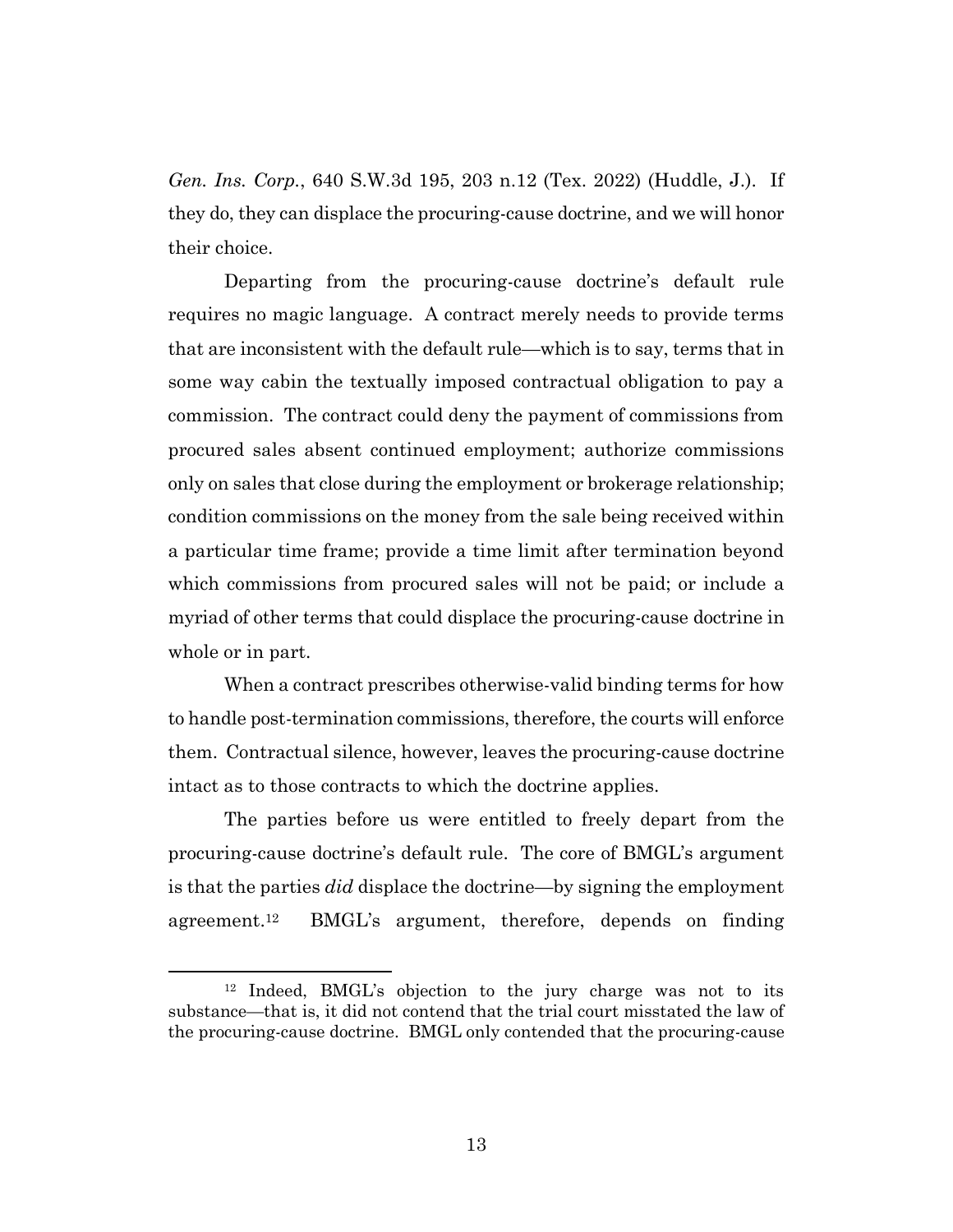*something* in the employment agreement's text that addresses whether the parties intended to depart from the default rule. The agreement's at-will provision and its "your net sales" provision are the only textual possibilities, but they cannot displace the procuring-cause doctrine. Nor is there any ambiguity that creates a fact question.

**1**

First, we cannot agree that the agreement's "at-will" provision displaces the procuring-cause doctrine.<sup>13</sup> This argument is not really based on the text between these two parties; rather, it reflects the far broader position that at-will employment is inherently inconsistent with the default rule. We disagree with that assertion.

Distinctions in employment status—for example, whether Perthuis was an at-will employee or an independent contractor or something else—have nothing to do with the question that implicates the procuring-cause doctrine. That question is whether *commissions*  that would flow from sales procured while the employee was employed (or otherwise engaged) may be forfeited solely because, before the commission is paid, the employment ends.

Perthuis's termination certainly generated *other* important consequences for both parties. He was no longer entitled to his salary

instruction should not have been included at all, so BMGL's sufficiency challenge, discussed below, should be evaluated against the jury charge that was given. We thus need express no opinion about the particular language of that charge or the extent to which it would comply with today's opinion.

<sup>13</sup> The employment agreement states: "Your employment will be 'atwill,' which means that you or BMGL may terminate your employment at any time for any reason, with or without cause, and with or without notice."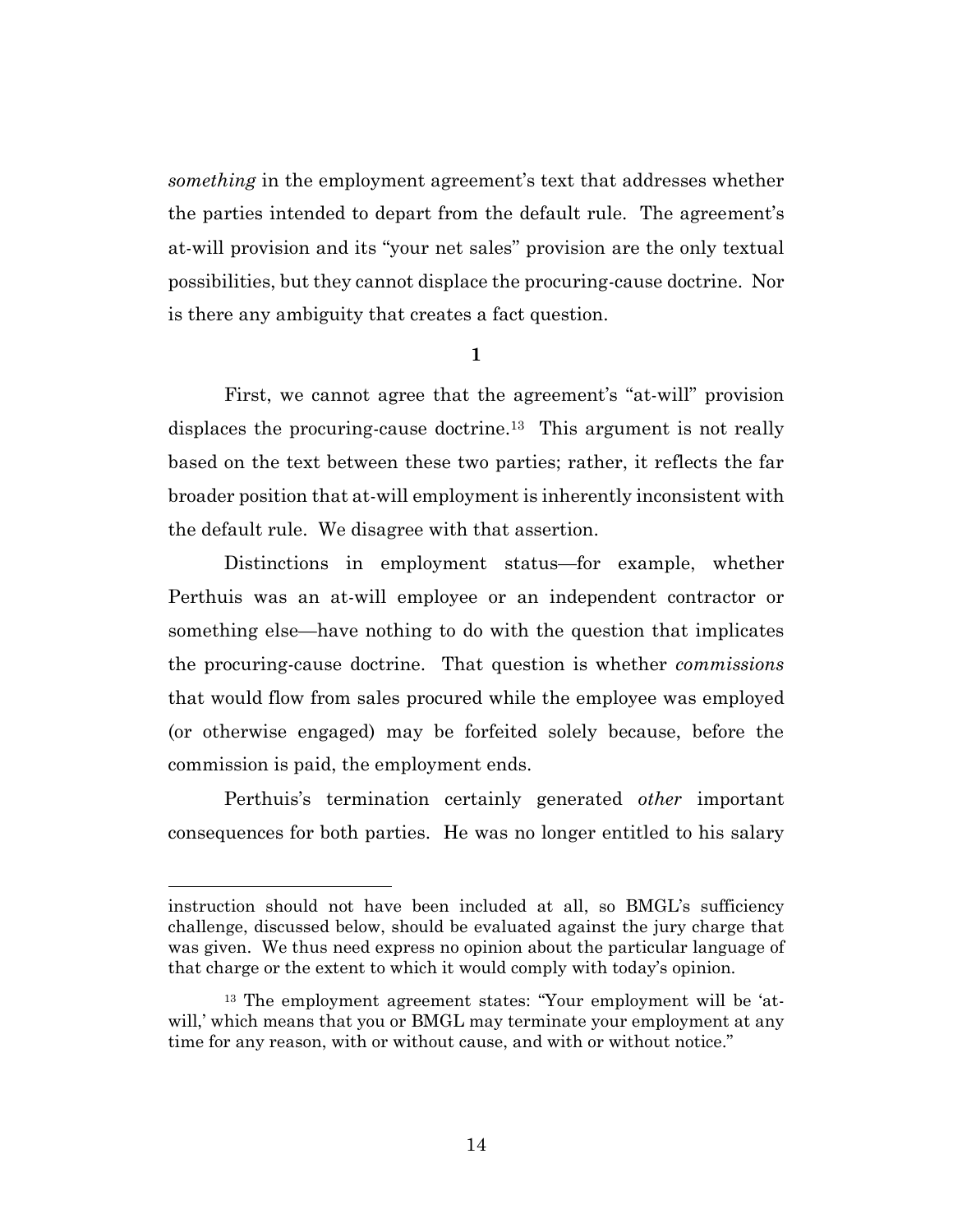(because he was an at-will employee) or any retention bonus (because he signed an agreement that expressly disclaimed such a bonus if he was no longer employed). By making Perthuis an employee and paying him a salary—rather than leaving him as an independent contractor— BMGL gained Perthuis's exclusivity. Perthuis, in turn, had received the certainty of at least some income no matter what happened vis-à-vis his sales. The retention bonus played a similar role; it made it more attractive for Perthuis to stay with BMGL. Perthuis's termination ended these mutual benefits and obligations.

Sales commissions, however, function differently. They rewarded the fruits of Perthuis's past labor. While Perthuis was employed by BMGL, he received continuing quarterly commissions as sales flowed in under the contracts he had previously negotiated with Natera and other channel partners. To receive those commissions quarter after quarter, nothing more was necessary *from him*. He did not need to be involved in the details of individual sales or the invoicing and processing of batches of genetic tests. No such roles are inherently necessary for entitlement to sales commissions: "The fact that the owner himself has negotiated the sale does not prevent the broker from being regarded in law as the procuring cause of the transaction." *Hutchings v. Slemons*, 174 S.W.2d 487, 489 (Tex. [Comm'n Op.] 1943).<sup>14</sup>

<sup>14</sup> BMGL argues that completed "sales" that can generate commissions exist only once tests are "ordered, performed, and billed." But Perthuis does not argue, and we do not hold, that he would be entitled to commissions without sales that were completed that way. Rather, the question is whether Perthuis's work, during the time that he was employed, made him *the procuring cause* of such completed sales. In any event, the jury could reasonably regard the Natera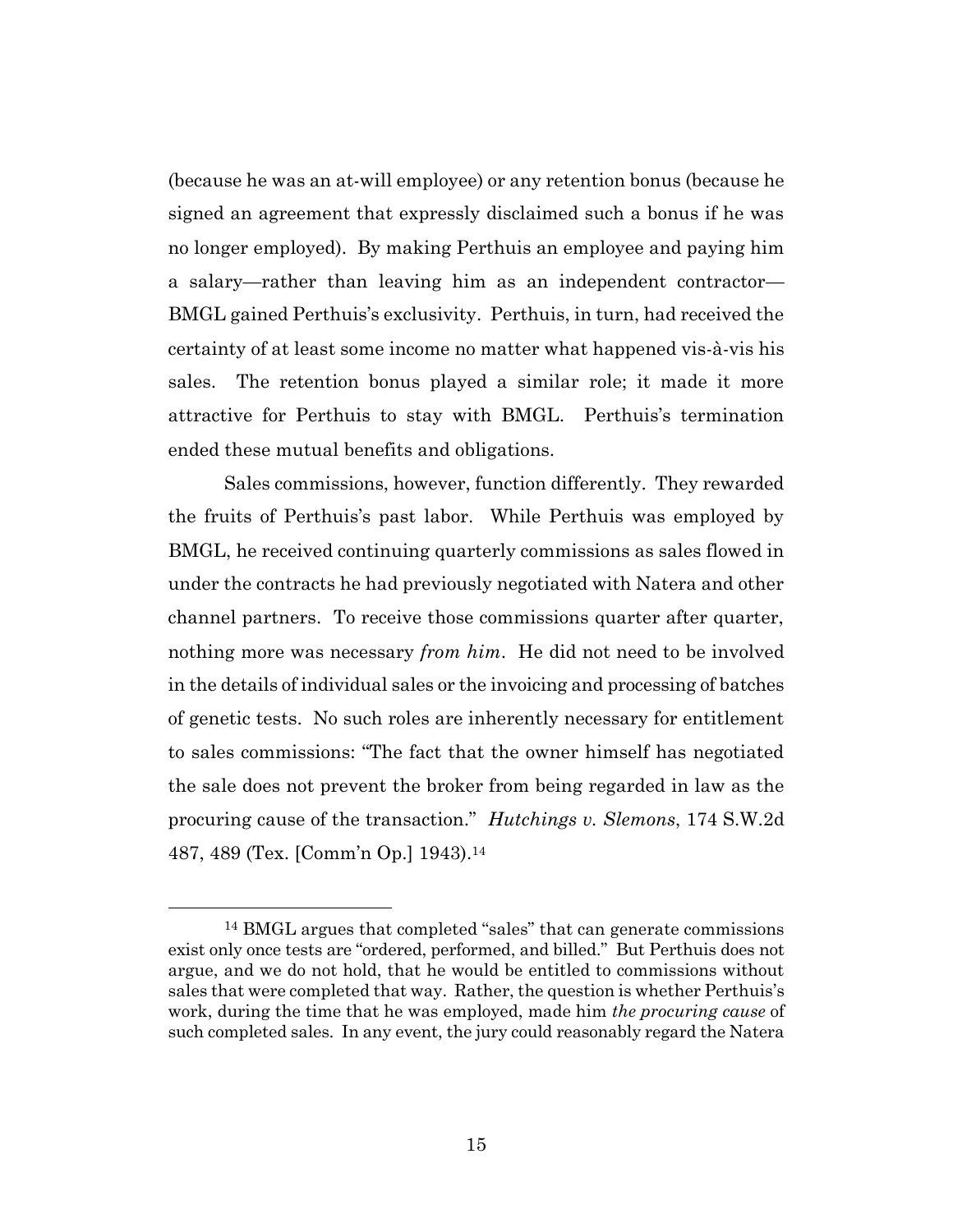If the jury could conclude that Perthuis had "fully performed" his "part of the contract" by the time BMGL fired him, *Goodwin*, 185 S.W. at 297, then the termination made no difference. Perthuis presented his role as getting the larger deal done, just as with the original Natera contract. If this in fact reflected his duty to BMGL, then BMGL had extracted from Perthuis essentially everything that it would have gotten from him vis-à-vis the new Natera deal *whether he was fired or not*. <sup>15</sup> BMGL signed that deal the day after it fired Perthuis, without further work.

Accordingly, Perthuis's termination does not inherently affect his entitlement to commissions. Absent the parties' direction to deviate from the default rule, it is analytically unsound to derive any meaning from the at-will-employment context regarding the obligation to pay commissions for sales procured *before termination*. Just as salary may be owed for days of work completed before termination, so too may commission fees be owed for sales to buyers procured from work completed before termination. So long as Perthuis *was* the procuring cause of any particular sale (a question we address in Part II.C), then he was entitled to a commission absent some contractual language to the

agreement as having greater teeth than BMGL suggests, given Natera's affirmative promise (subject to financial consequences for breach) to buy a minimum number of genetic tests: "Natera shall purchase 36,000 Analytical Services using GeneAware . . . ."

<sup>&</sup>lt;sup>15</sup> We discuss the arguments in this conditional way because we leave it in the first instance to the court of appeals to review whether the evidence was both legally and factually sufficient. We recognize that the standard of review requires that all inferences favor the jury's verdict. Our point here is to illustrate how the legal analysis applies.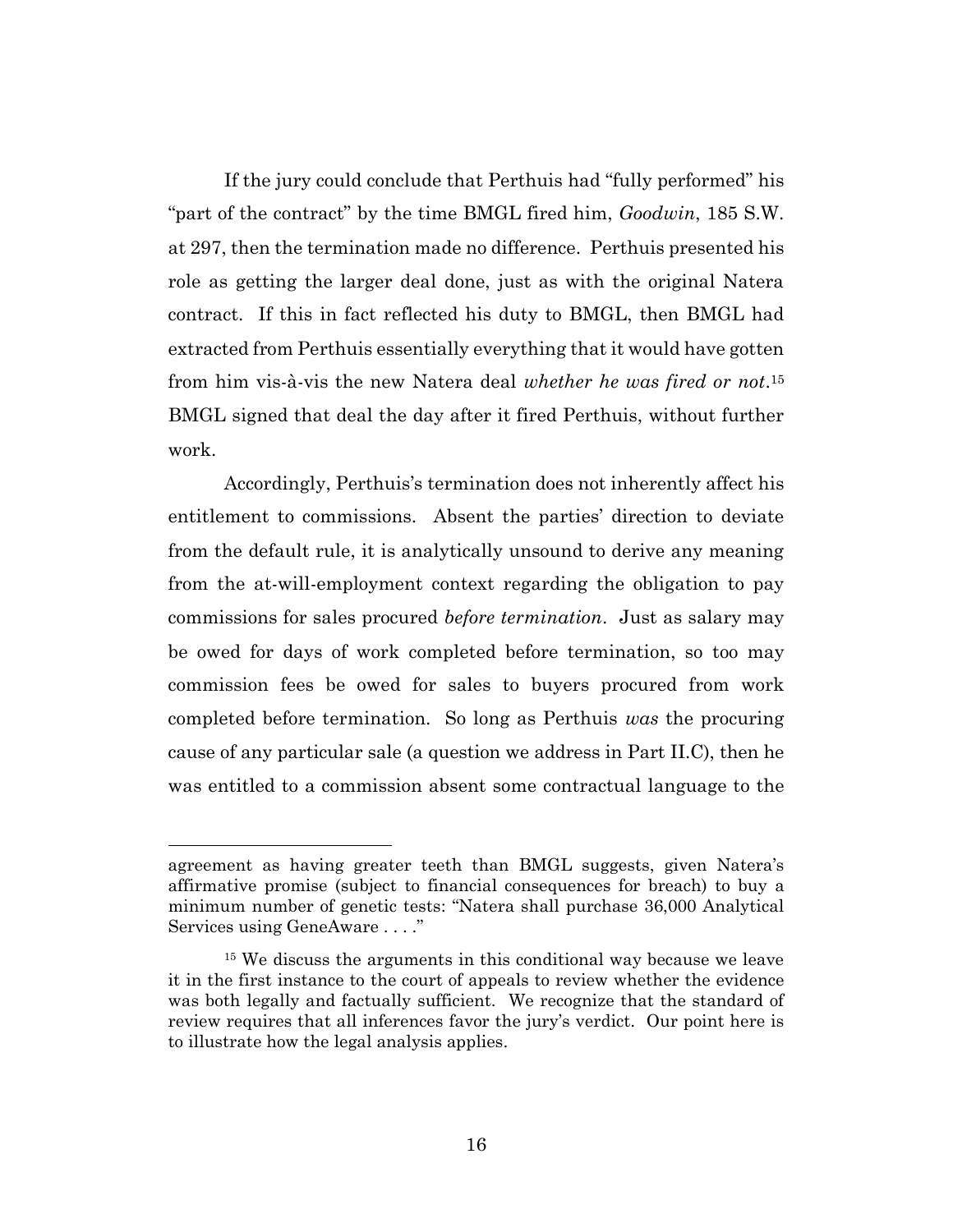contrary.<sup>16</sup>

The only other contractual provision that might displace the procuring-cause doctrine is the employment agreement's lone sentence that addresses commission fees: "Your commission will be 3.5% of your net sales." Neither in isolation nor read within the context of the short employment agreement of which it is a part, however, does anything in that spare sentence address whether terminating Perthuis's employment would affect his entitlement to commissions for sales that he procured while still employed.

To the contrary, far from *displacing* the procuring-cause doctrine, the employment agreement's statement that Perthuis would receive a "commission" for his "net sales" is the very text that *implicates* the doctrine. "[Y]our net sales" provides the trigger for paying commissions. The doctrine would not apply without a promise of a commission tethered to sales. The contract defines neither "commission" nor "net sales," and those terms' ordinary meanings do not suggest that firing Perthuis would end any entitlement he had to commissions for sales that his prior work procured.

<sup>&</sup>lt;sup>16</sup> The dissent agrees that the procuring-cause doctrine "makes sense" for broker relationships in the real-estate context but doubts its applicability for at-will employees. *Post* at 6–7. But neither the dissent nor any party has shown any material distinction; no one has shown why offering a (potentially quite small) wage along with (potentially significant) commissions would change the nature *of the commissions*. Neither the dissent nor BMGL cites and we have not discovered—a case where a court, in Texas or elsewhere, held that at-will status alone forestalls the payment of commissions for sales completed *after* termination but procured from work done *before* termination.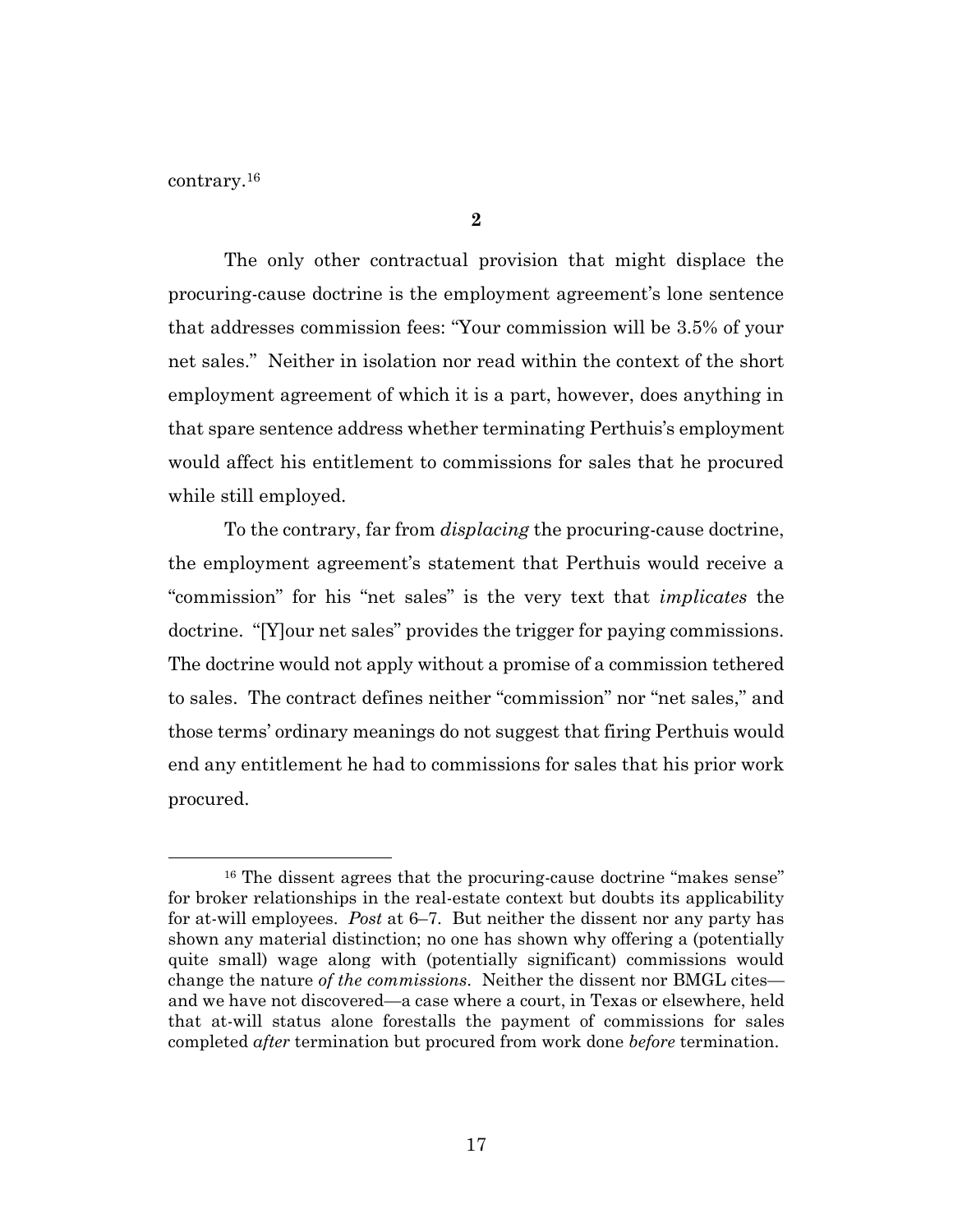Finally, BMGL argues in the alternative that the contract is at least ambiguous about the parties' intent relative to what would happen upon Perthuis's termination. The dissent likewise finds ambiguity by contending that both parties offered "reasonable" interpretations of the commission provision. *Post* at 11–12. We agree that *if* there were insoluble ambiguity about the commission obligation, it would present a fact question for a jury. We cannot agree, however, that any fact question arises here. The contract is *silent* about any *exceptions* to the obligation to pay commissions; it is not ambiguous.

The procuring-cause doctrine does not preclude severing the obligation to pay sales commissions from procuring the sales. The doctrine's very function, however, is to deem silence about such an exception to reflect the parties' intent to foreclose such an exception. Said another way, it is unreasonable as a matter of law to allow for such an exception when the contract is silent. This analysis reflects how we deploy all other tools of contractual construction, whose function is to reduce the range of interpretations that qualify as "reasonable." Parties *can* define ordinary words to have bizarre meanings, for example; but if they are silent, we will dismiss as unreasonable any post-litigation effort to give words a peculiar meaning.<sup>17</sup>

<sup>&</sup>lt;sup>17</sup> Our disagreement with the dissent largely boils down to this point. The dissent faults the procuring-cause doctrine for not asking a jury to determine "what *these* parties intended *their* contract to mean." *Post* at 13–14 (original emphasis). That objection could apply to any number of tools that courts use to eliminate ambiguity, however. And if we were to endorse that objection and prioritize subjective intent to such a degree, we would surely see a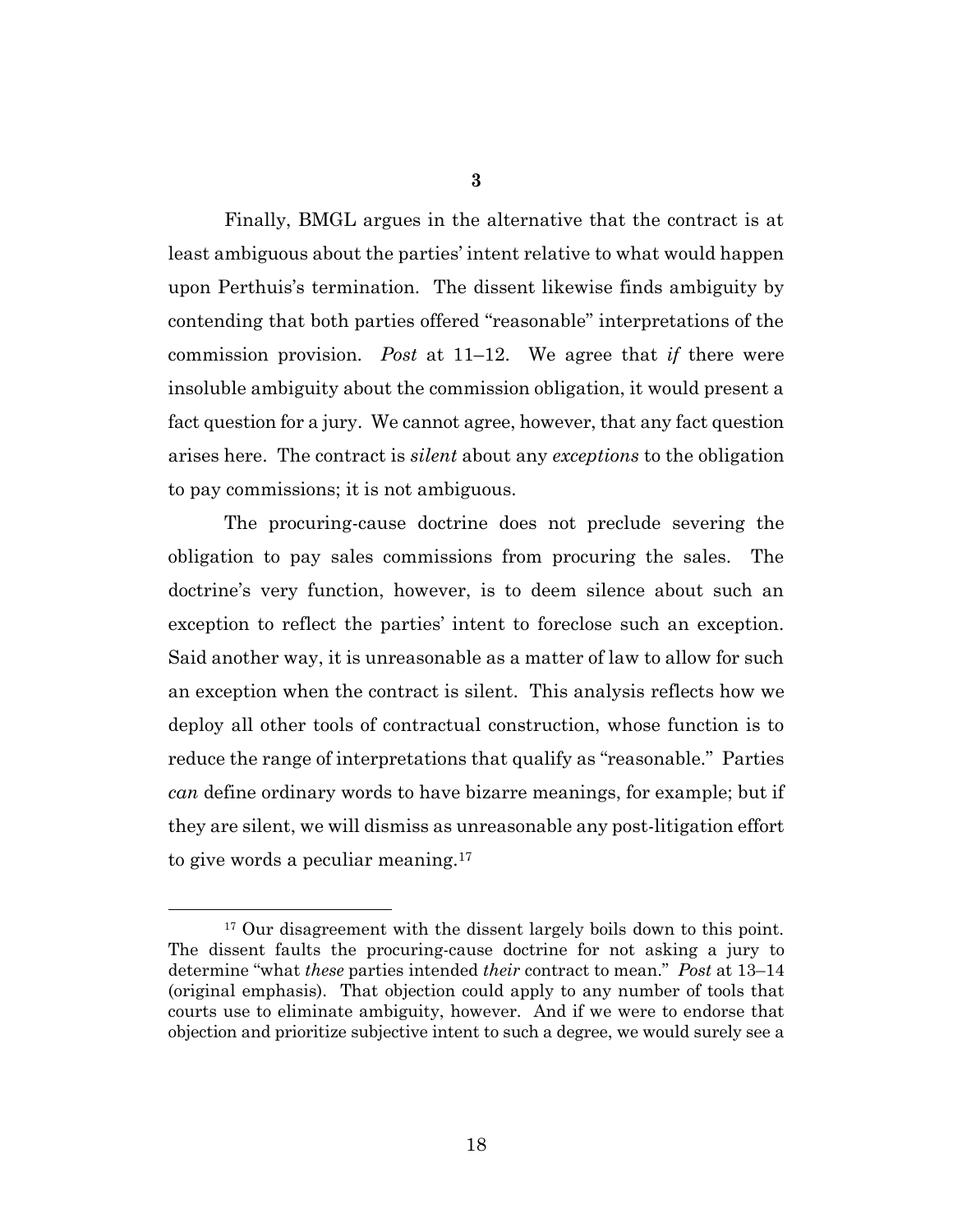Accordingly, there is only one reasonable interpretation here: that BMGL and Perthuis did not agree to cancel, upon termination of Perthuis's employment, commissions he otherwise would be owed. No fact issue on contract interpretation exists. Our conclusion is consistent with our goal of giving effect to the parties' "intent as expressed in the written document." *Piranha Partners v. Neuhoff*, 596 S.W.3d 740, 744 (Tex. 2020). In no way does it "remake their contract by reading additional provisions into it." *Gilbert Tex. Constr*., 327 S.W.3d at 126. Quite the contrary; the procuring-cause doctrine functions to ensure that *no one* can inject "additional provisions"—including the sort that BMGL suggests.18 Had BMGL intended continuing employment to be a

surge in cases where clear contractual text is deemed ambiguous. We reaffirm, however, that courts give effect to intent as expressed in writing because "it is objective, not subjective, intent that controls." *Matagorda County Hosp. Dist. v. Burwell*, 189 S.W.3d 738, 740 (Tex. 2006) (quotation omitted).

<sup>18</sup> The dissent cites two cases for the proposition that ambiguous commission provisions warrant consideration of extrinsic evidence. *Post* at 7 n.6. We take no position on the correctness of those cases but note that they support rather than undermine our point. In *Tex–Fin, Inc. v. Ducharne*, the contract indicated that the employee would earn a sales bonus if certain conditions were met. 492 S.W.3d 430, 441–42 (Tex. App.—Houston [14th Dist.] 2016, no pet.). Continued employment was not one of those conditions, and the court therefore concluded that the "plain language of the agreement [did] not condition earning a sales bonus on any annual employment requirement." *Id.*  (holding that the TWC erred in relying on extrinsic evidence that the employer did not intend to pay a bonus based on a partial year of employment but that the TWC appropriately considered extrinsic evidence that bonuses were paid in December). Likewise, in *Vassar Group, Inc. v. Heeseon Ko*, the contract provided that, "[u]pon termination of this Contract," the contractor would be paid "any commission 'earned' in accordance with the [employer's] customary procedures . . . ." No. 05-18-00814-CV, 2019 WL 3759467, at \*1 (Tex. App.— Dallas Aug. 9, 2019, no pet.). The contract expressly invoked those "customary procedures," the parties advanced differing theories on what "'earned' in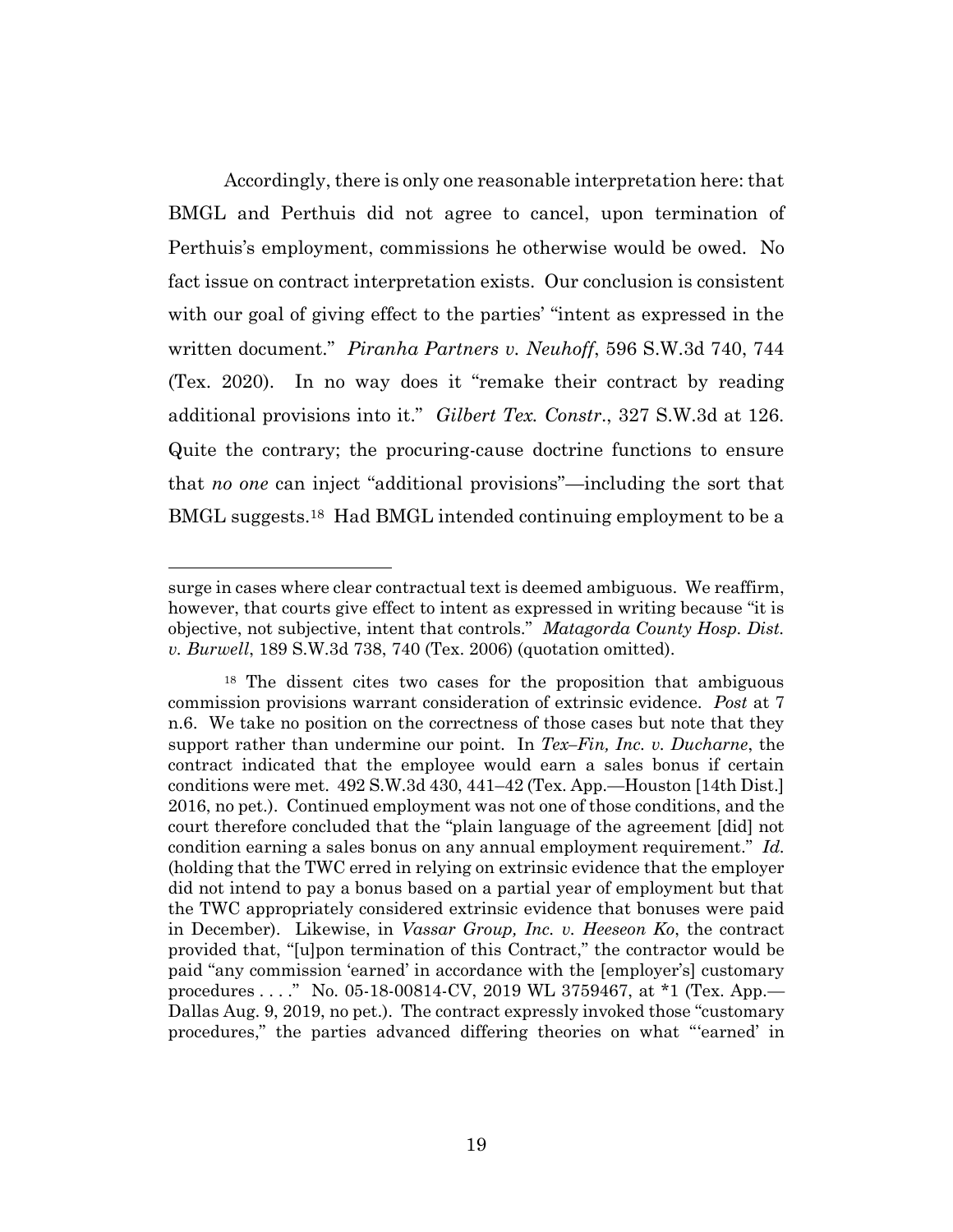condition for Perthuis to receive commissions on sales that he had already procured, then "it would have been simple to have said so." *Id.* at 127. If BMGL had done so and Perthuis had accepted it, we would enforce it. Notably, BMGL *did* use such language elsewhere—in the retention agreement, which Perthuis signed the same day as the employment agreement, and in the new policy governing more junior employees' commissions, which BMGL announced the very month that it fired Perthuis.

We find no ambiguity. Regardless, latent ambiguity would not change the result. BMGL's counsel drafted the employment agreement, which Perthuis accepted as presented. Even assuming for argument's sake that the words "your net sales" were ambiguous, a court would resolve ambiguity about whether the parties intended to displace the procuringcause doctrine against BMGL, the drafter of the employment agreement. *See, e.g.*, *Gonzalez v. Mission Am. Ins. Co.*, 795 S.W.2d 734, 737 (Tex. 1990) (requiring the construction of contractual ambiguity "against the party who drafted it since the drafter is responsible for the language used"); Antonin Scalia & Bryan A. Garner, *Reading Law: The Interpretation of Legal Texts* 42, 151 (2012) (endorsing "the venerable principle that an ambiguity should be resolved against the party responsible for drafting the document" and "the rule that ambiguities in contracts will be interpreted against the party that prepared the contract").<sup>19</sup>

accordance with the [employer's] customary procedures" meant, and the court considered extrinsic evidence about the employer's usual practices. *Id.* at \*5.

<sup>&</sup>lt;sup>19</sup> We need not quarrel with the dissent's contention that use of this tool is a last resort—after all, that is still *before* asking a jury what the parties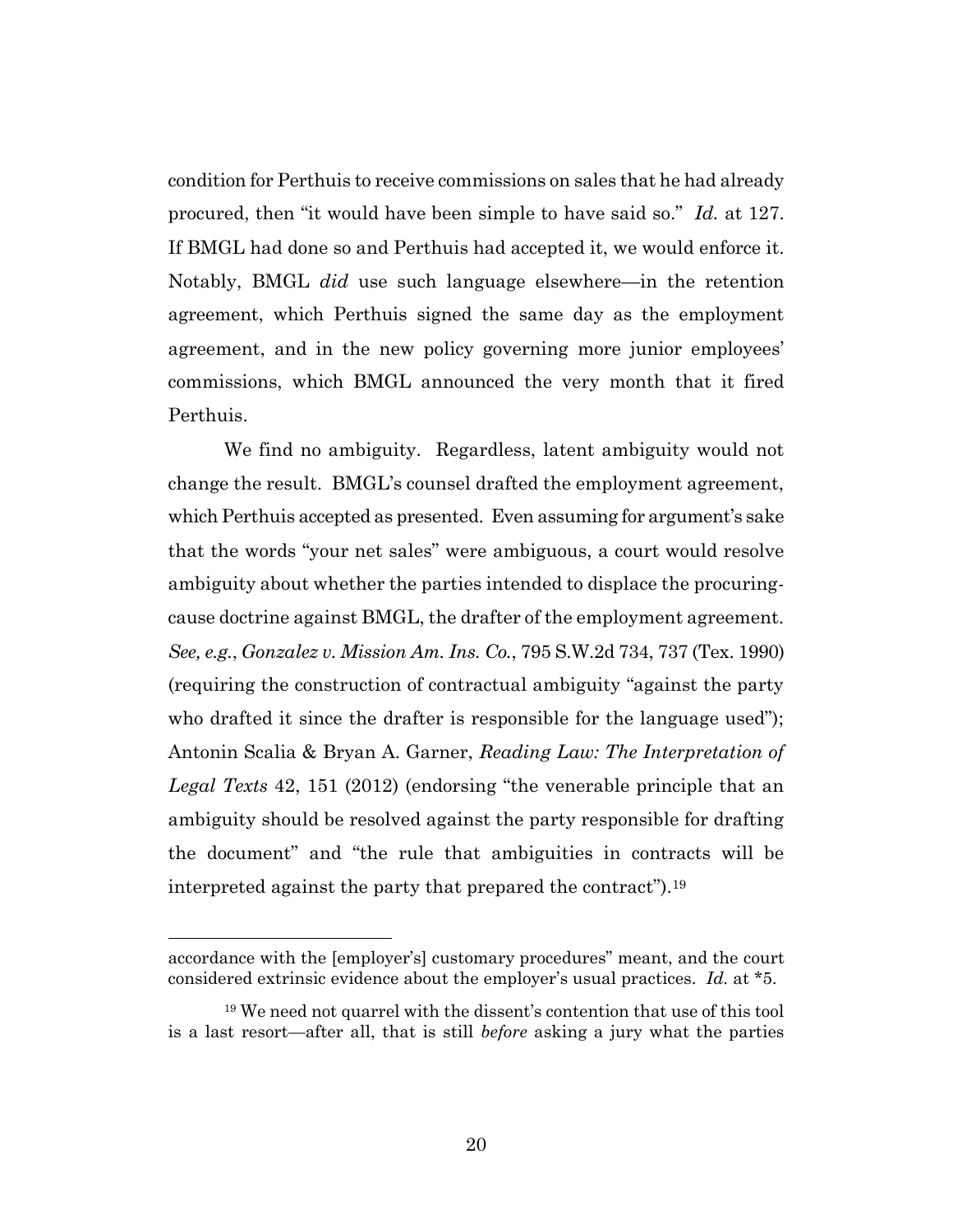Accordingly, the court of appeals' error was to misapprehend the consequence of its correct observation that "[n]othing in the language of the [employment agreement] indicated that the parties intended to pay commissions under a procuring-cause standard or that Perthuis was entitled to commissions based solely on the [contracts with the channel partners]."20 The court was right that the contractual text does not itself *adopt* the procuring-cause standard in the employment agreement. But no such "opt-in" is required. Likewise, a contract has no obligation to expressly define a word to use its ordinary meaning. In both instances, the default rule requires *opting out*, not the other way around. The legal consequence of silence is that the default rule remains intact.

\* \* \*

We hold that nothing in the agreement between the parties before us displaced the procuring-cause doctrine.

# **C**

We arrive at the third question. Even when the procuring-cause doctrine applies to a contractual relationship, as it does here, the plaintiff still must show that he was in fact the procuring cause of specific sales.

intended. *See post* at 5 n.2. In any event, we do not rely on the fact that BMGL's counsel drafted and signed the employment agreement—we simply note that this undisputed fact would further undermine any effort to submit a fact question to a jury.

<sup>&</sup>lt;sup>20</sup> Likewise, the court observed, "Nothing in the parties' agreement  $\dots$ indicates that BMGL agreed to compensate him for sales from customers that he had 'procured' even after Perthuis was no longer employed by BMGL. Nothing in the contract indicates that Perthuis was entitled to a commission for procuring channel partners or for negotiating Laboratory Services Agreements like the one with Natera."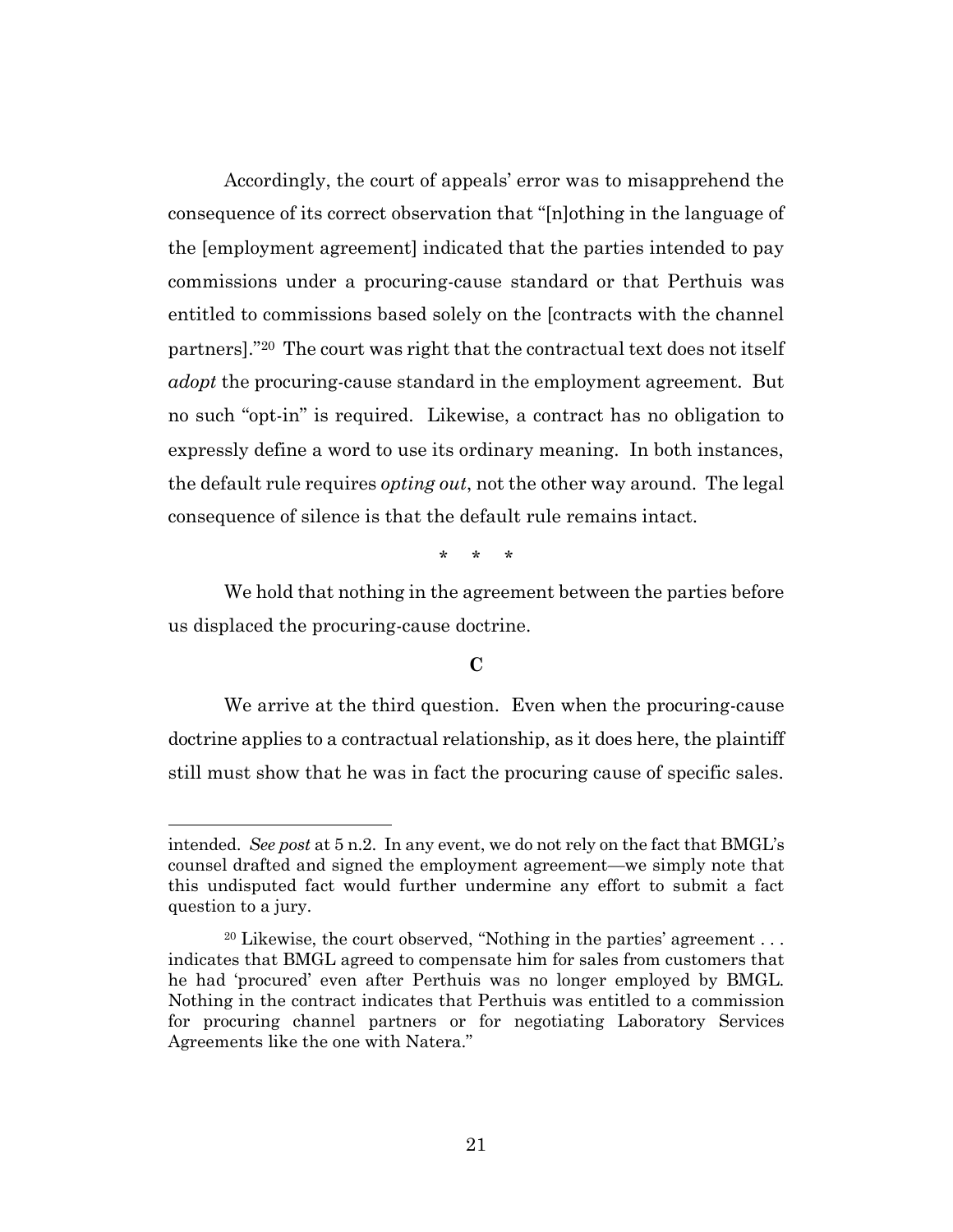**1**

A plaintiff who properly invokes the procuring-cause doctrine to recover sales commissions must prove that the specific sale was the direct and proximate result of the plaintiff's efforts or services. *See Keener*, 250 S.W. at 152 (referring to the "general rule" that a broker earns a commission when the broker's "efforts were the primary, proximate, and procuring cause of the deal negotiated" and where "the transaction is directly attributable to the broker" (quotation omitted)).<sup>21</sup> A plaintiff meets that burden by proving the plaintiff set in motion "a chain of events . . . which, without a break in their continuity, cause the buyer and seller to reach agreement on the sale" as a primary and direct result of the plaintiff's efforts. 49 Am. Jur. *Proof of Facts* 3d 399 § 13 (1998).<sup>22</sup> This necessarily requires the plaintiff to be both the "proximate" and "but for" cause of those sales. *Embrey v. W.L. Ligon & Co.*, 12 S.W.2d 106, 108 (Tex. [Comm'n Op.] 1929).<sup>23</sup>

A plaintiff could satisfy this standard by proving that he was the

<sup>21</sup> Indeed, "[a]s used in that branch of the law relating to brokers' commissions, the terms 'procuring cause,' 'efficient cause,' and 'proximate cause' have substantially, if not quite, the same meaning and are often used interchangeably." 12 C.J.S. *Brokers* § 258 (2015).

<sup>22</sup> *See* also 12 C.J.S. *Brokers* § 257 ("A sale or other transaction must be the direct and proximate result, or the immediate causal connection, of the broker's efforts or services, as distinguished from one that is indirect and remote, between the introduction of the broker and the consummation of the transaction." (footnotes omitted)).

<sup>&</sup>lt;sup>23</sup> By contrast, the ordinary contractual causation standard requires a plaintiff to show that "the damage sued for has resulted from the conduct of the defendant." *McKnight v. Hill & Hill Exterminators, Inc.*, 689 S.W.2d 206, 209 (Tex. 1985).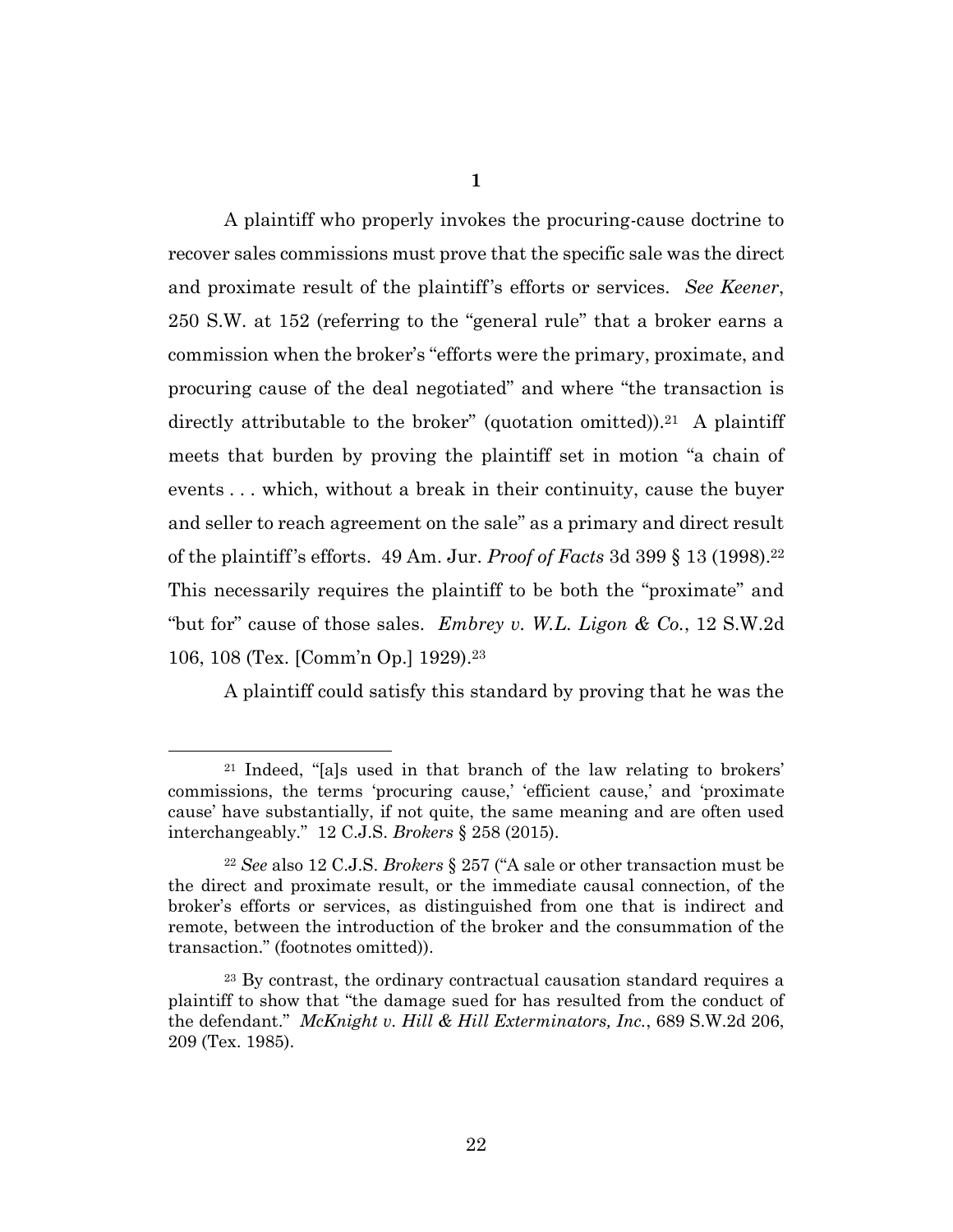procuring cause of a single contract that, without further negotiations or modifications, produced a stream of sales. Or he could show that any changes to the contract were immaterial and his role was still the primary and direct cause of the sales. But it would not be enough for a plaintiff to simply identify and claim credit for a general relationship, like BMGL's relationship with Natera.

These requirements ensure both that a plaintiff recovers commissions that are due and that a defendant is not obligated to pay commissions that are attenuated from the plaintiff's role. A "rule of fairness and right," *Goodwin*, 185 S.W. at 296, after all, requires fairness for the defendant as well as the plaintiff. The defendant must be free to show that the causal link was severed. As this Court has explained, for example, a salesman who "made an unsuccessful effort to induce the buyer to purchase the property and had ceased his efforts to accomplish that result, all without fault on the part of the owner," is not the procuring cause when the sale was later made "as the result of independent negotiations directly between the owner and the buyer, or through the medium of some other broker." *Air Conditioning, Inc. v. Harrison-Wilson-Pearson*, 253 S.W.2d 422, 425 (Tex. 1952) (quotation omitted); *see also, e.g.*, *Shepard v. Wesson*, 266 S.W.2d 393, 395 (Tex. Civ. App.—Amarillo 1953, no writ) (upholding the jury's finding that the broker was the procuring cause of the sale when there was no intervening act between the broker's actions and the sale).

Another manifestation of this principle is almost the reverse scenario—where the jury could find that the passage of time eventually severs the causal link between a plaintiff's initially *successful* role as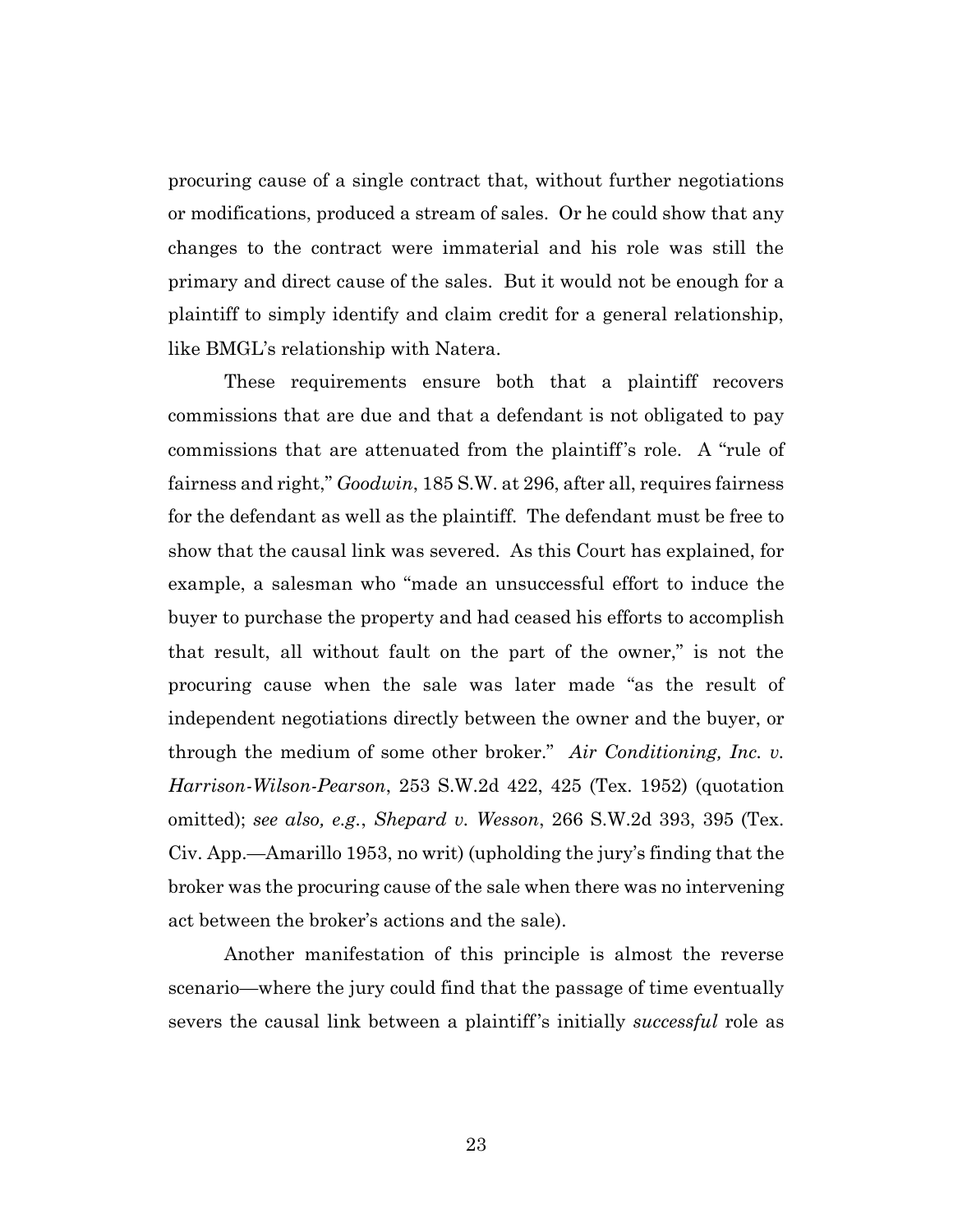broker or agent and some later sale. Even if the defendant must pay commissions for earlier sales, therefore, that defendant can defeat commissions beyond a given point by showing that, from then on, the plaintiff was at best only a remote and attenuated cause of the later sales, not a primary and direct cause. A binding, multi-year contract that a plaintiff brokered and that generates repeated sales with no material adjustments may require commissions throughout the full term, because all those sales could be attributed to the same labor on the plaintiff's part. But significant maintenance may be required for other contractual relationships to endure. If the efforts of others were indispensable to salvaging or preserving a foundering contractual relationship, or if the contract itself must be reworked, a jury could conclude that the entitlement to commissions no longer existed.

Likewise, a defendant could sever the causal link by establishing that no commissions would be due to the plaintiff *even if she had remained employed*. A plaintiff who *lacks* continuing employment could not recover commissions under the procuring-cause doctrine if the same person would not be entitled to them if still employed.

These consequences follow from the basic principle that the courts will not award speculative damages, including for any claim that is "too remote and depend[ent] upon too many contingencies . . . ." *Signature Indus. Servs., LLC v. Int'l Paper Co.*, 638 S.W.3d 179, 187 (Tex. 2022) (quotation omitted). Damages must always be "proved with reasonable certainty," *id.* at 186 (quotation omitted), a principle that "acknowledges the limited competence of courts to track the complex effects of a breach of contract in an interdependent marketplace." *Id.* at 187.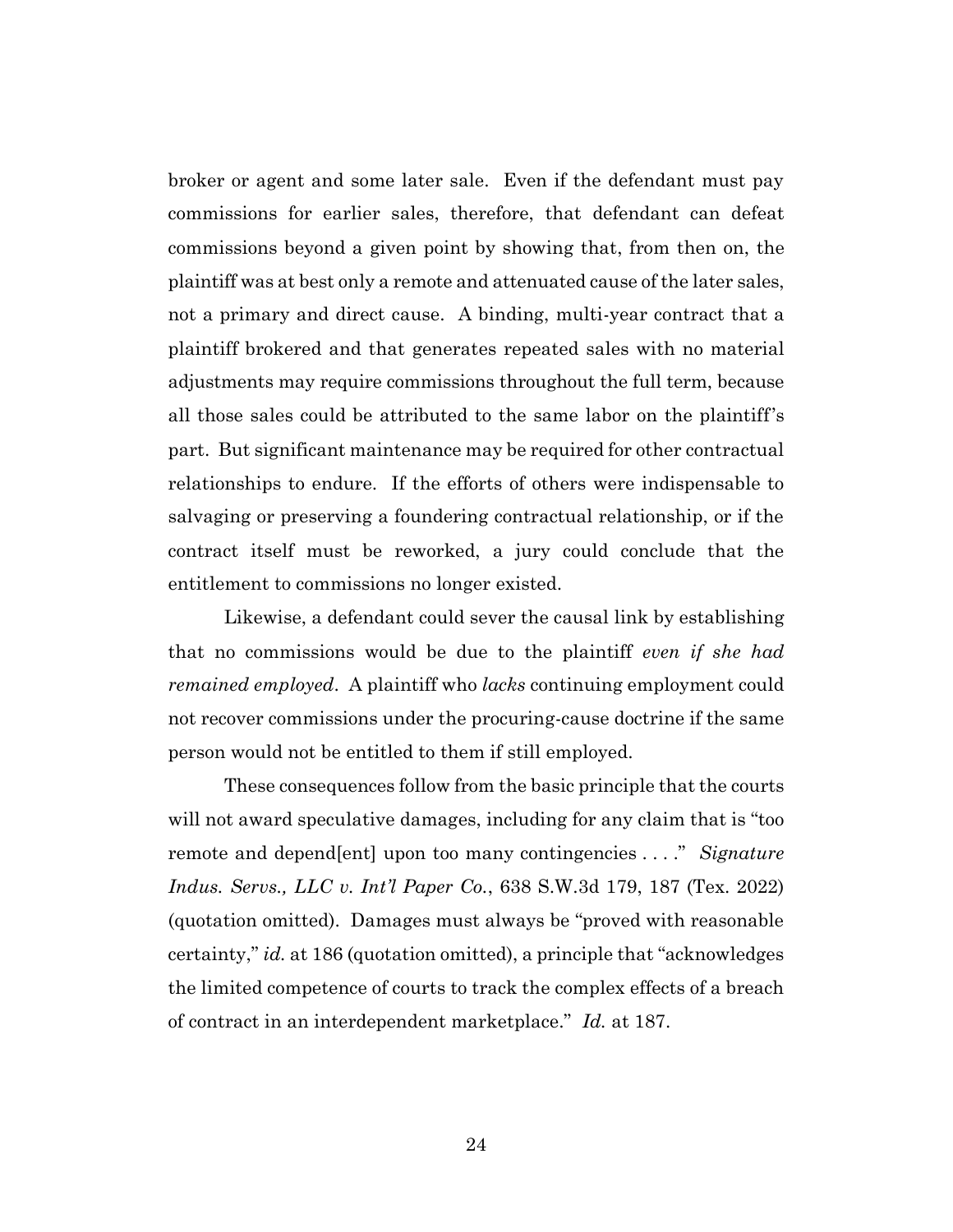Claims of procuring-cause status will usually present a fact question.24 When they do, trial courts should give juries clear instructions regarding the plaintiff's burden to show his status as the procuring cause for each sale at issue and the defendant's ability to defeat that showing, in whole or in part, with evidence that the plaintiff's original role had been overtaken by events and changed circumstances.<sup>25</sup>

### **2**

The jury in this case found that Perthuis was in fact the procuring cause of at least some of BMGL's sales. The standard of review requires courts to view the record in the light most favorable to the jury's verdict. *See, e.g.*, *Ingram v. Deere*, 288 S.W.3d 886, 893 (Tex. 2009).

But Perthuis must show his entitlement to commissions on sales even as the BMGL–Natera relationship evolved in various phases. At a certain point, even Perthuis acknowledges the theoretical possibility that his contribution could have become too attenuated to qualify as a "procuring cause" for any further sales. Both in his briefing and at oral argument, Perthuis agreed that if an entirely new contract with Natera had to be negotiated (at least for reasons other than a bad-faith attempt

<sup>24</sup> That is, while the question of the doctrine's *applicability* is typically a legal question, whether the plaintiff actually had the *status* of a procuring cause generally requires factual assessment of the plaintiff's contribution to the sale at issue.

<sup>25</sup> We accordingly find greatly overstated BMGL's repeatedly expressed concern that a plaintiff who establishes her direct and primary role in causing *some* sales might, by that mere fact, establish a "lifetime" commission on all future sales involving that buyer. Perthuis himself advocated no such rule, and our decision precludes recovery of such claimed commissions absent sufficient evidence regarding every sale for which the plaintiff claims to be the procuring cause.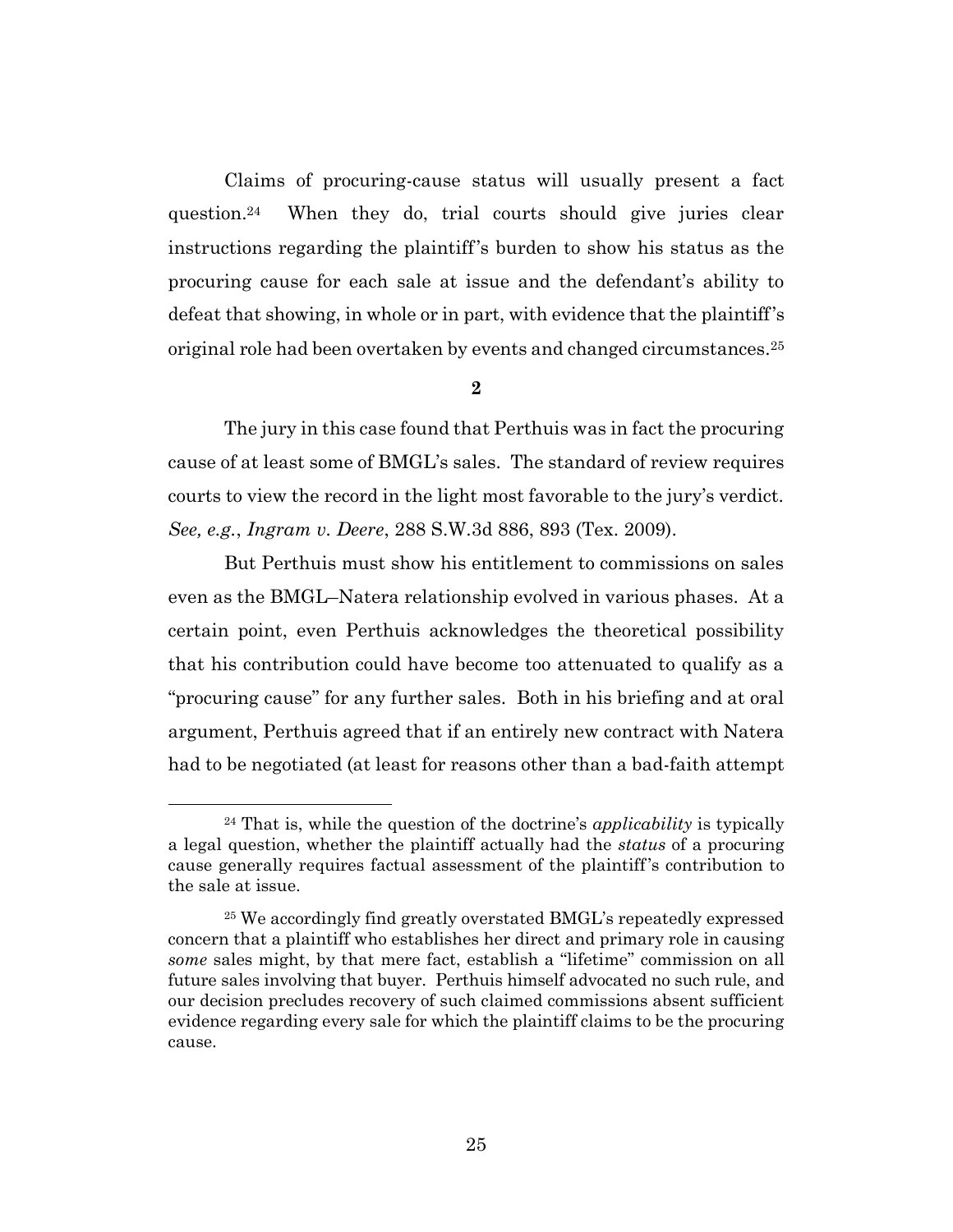to escape the commission obligation), then Perthuis could claim no further commissions despite his central and significant role in maintaining the BMGL–Natera relationship early on. That is, Perthuis concedes that it would not be enough to say something like, "Without my efforts, Natera's business would have been lost forever, so I am still the procuring cause under a totally new contract."

Perthuis contended that the nature of the contractual relationship did *not* materially change, and that he remained the procuring cause of sales to Natera all the way up to trial. BMGL, of course, strenuously argued the opposite. The jury refused to award the full amounts that Perthuis requested, which suggests that at least some of BMGL's arguments regarding Perthuis's decreasing causal link to later sales persuaded the jury.

The court of appeals has not yet undertaken its sufficiency analysis under the proper legal framework because it reversed the judgment for Perthuis for an independent reason: its conclusion that the procuringcause doctrine did not apply to the parties' contract. The court of appeals' disposition made it unnecessary for that court to reach the remainder of BMGL's arguments that are predicated on the evidence presented at trial. Our decision today requires consideration of those arguments.

We therefore reverse the judgment of the court of appeals and remand the case to that court for further proceedings, including assessing any further challenges to the trial court's judgment that BMGL has preserved. We express no opinion on whether each or any of the relevant contractual amendments, or anything else, was sufficiently substantial to sever any causal link between Perthuis and sales to Natera (or other